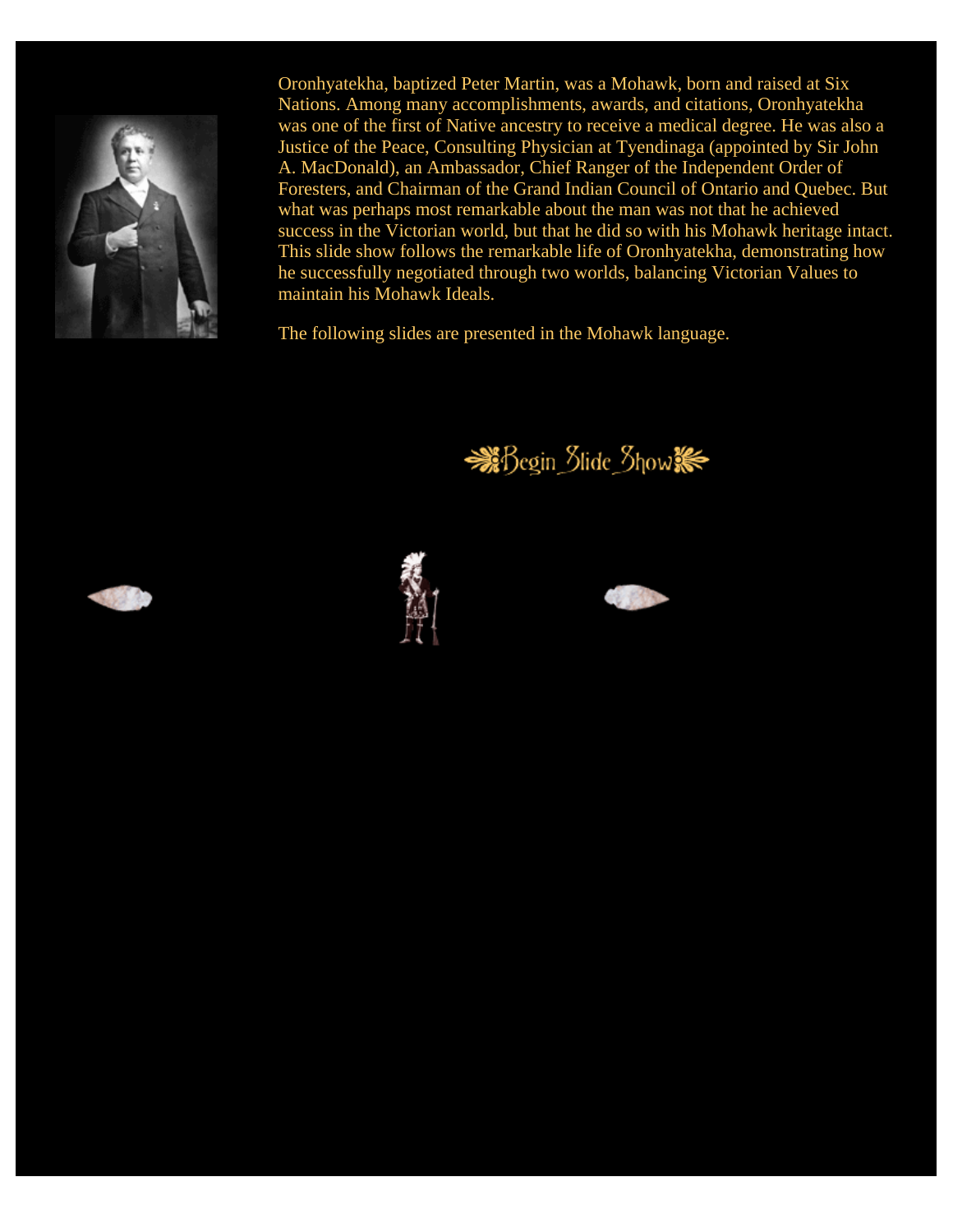

### $\beta$ hihotehyarontye





10 shiwenhniseròten Sehskeha Shiwenhni'tòten 1841 shiyohseròten' shahrennakerate' ne Oronhyatekha nène Peter Martin oni ronwayatskwe' ne onen wahonwahnekoserahwe'. Tsi nikarìwehs tsi nihronnhe tyotkon wahataterakwen' ne àratste' ne raohsenna Kanyen'keha. "Taosenhshon nihati na' ne'e nène Peter Martin ronwayats" tahenron', "ne ok ki shayàtat ki ok Oronhyatekha ronwayats." Rohsotha, George Martin ronwayatskwe', eso wahoweyenhsten' ne Oronhyatekha ne tsi nihaweyennòten' tsi wahotehyarontye'. Royaner na' ne'e ne George Martin tahnon tyotkon rorihowanenhne' ne ahsen nikarìwake aharihwahsere': Skennen, Ka'shatstenhsera, tahnon Ka'nikonhriyo, tahnon ne kenh iken ne'e waho'nikonrayentahten' ne Oronhyatekha tsi ne'e akarihwakwe'niyohake' tsi ronnhe.

*Confederacy Chiefs*, 1871. Albumen print photograph. Collection of the Woodland Cultural Centre, Brantford, Ontario.





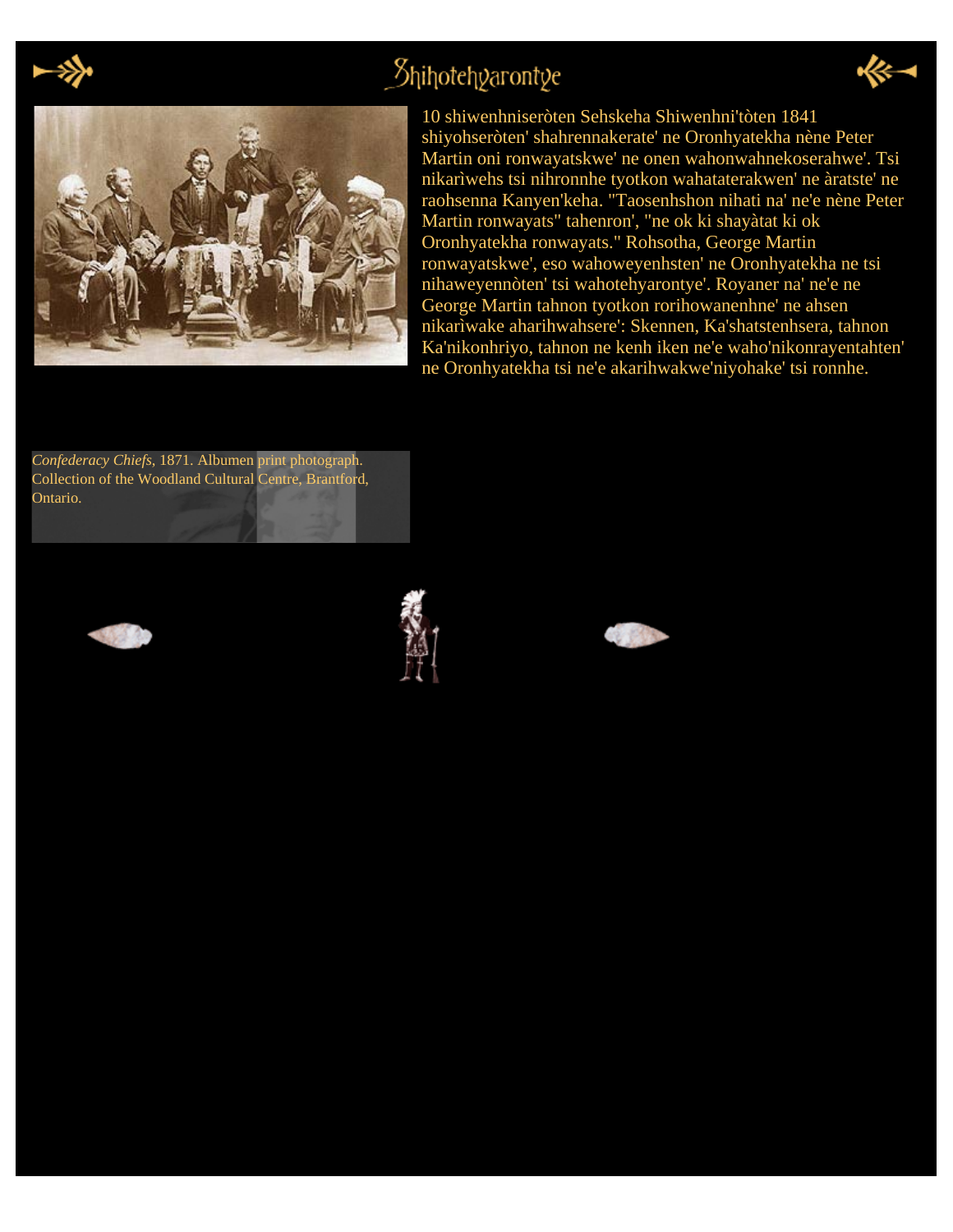

# Tsi Nihawegentehta's





*S. S. Number One School House, Martin's Corner, Six Nations*. Photograph.Woodland Cultural Centre Collection, Brantford, Ontario









Yo'shatste tsi waho'nikonhrayenta'ne' ne Oronhyatekha ne tsi nihatiwennòten' tahnon ne tsi nihatirihòten' ne Kanyen'kehàka tahnon onkwehonwène wahataweya'tàna' tsi nonwe ne Ratsihenhstatsi tahrennonhton. Tyotyerenhton, Martin Corners tsi yonteweyenhstahkwa wahataweya'te' tahnon onhwatsi ok nyare Kanatakon wahataweya'te'.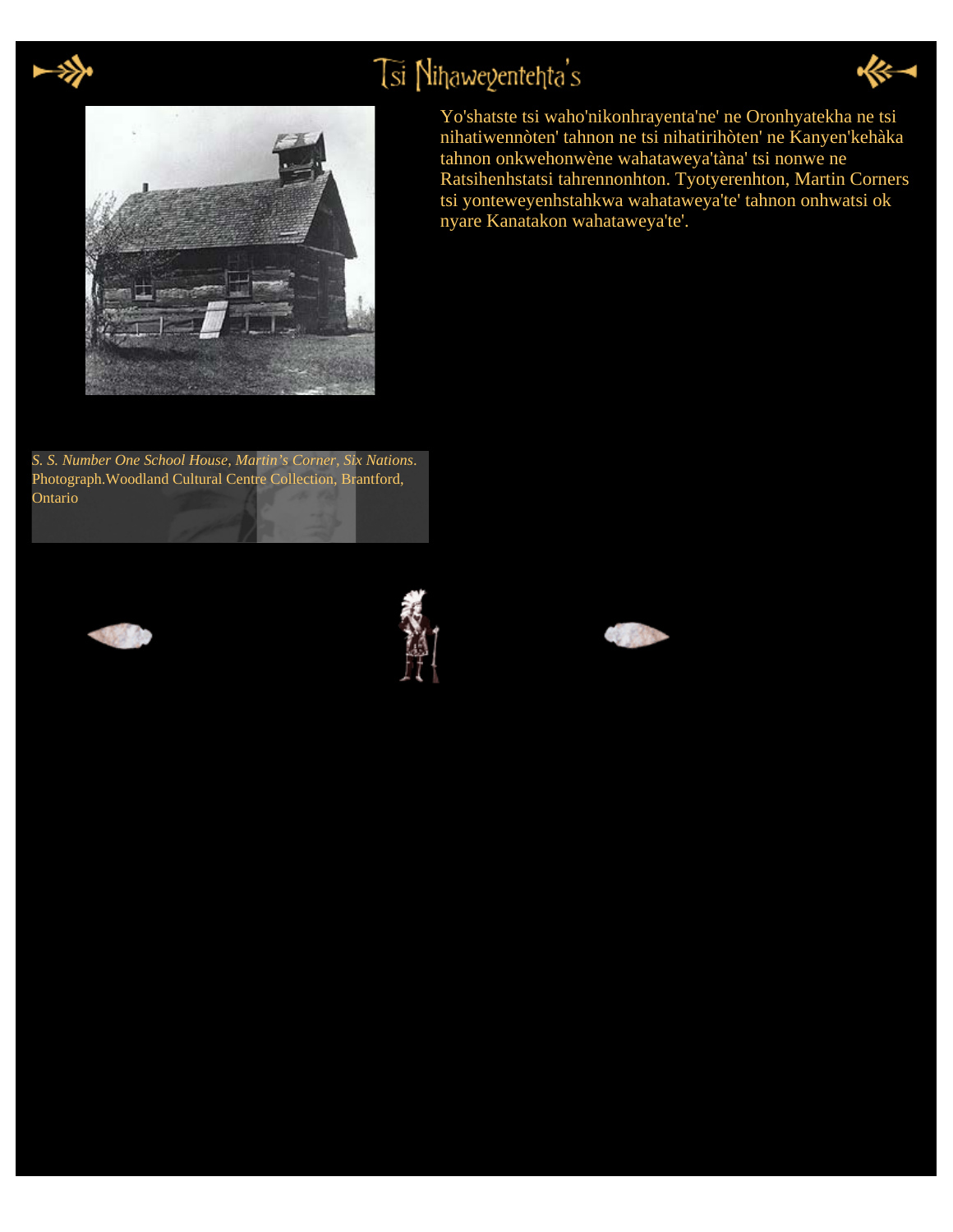

# Kanatakon Tsi Yontaweyatha





1831 shiyohseròten Kanatakon shahatinonhsoten' ne ayontaweya'tàna' tahnon eh nonwe nithati'terontahkwe' ne ronterihwayenhstha tahnon onen ne'e wahonterihwatewyènton' ne Ase Tyorhenhshàka Aotyohkwa, nène rotirihonte ne Skanyataratiha Ononhsatokenhti kenh Korahne nonwe. Ethòne nonwe tahonnehtahkwe' ne Kakorahsera nok oni ne Ononhsatokenhtihshon tsi teyotonhwentsyohon ne yahonwanatennyehte' ne Rononkwehonwe Ratiksa'okonha tho nayawen'ne' ahshakotirihonnyen' ne'e tsi yah thaonsahatikweni' ne raotihwatsire nok oni ne raotinakerahserahshonha ne ahshakoti'nikonhrakweni'. Ratsihenhstatsi, Nelles ronwayatskwe', nok oni Elliot (roterihonte ne Ase Tyorhenhshàka Aotyohkwa) wahyateweyènton' ne Kanatakon Tsi Yontaweyàtha tahnon ne Ononhsatokenhti Kanyen'keha, tahnon onen oni akwah iken tsi tahonnennonhton' tsi nihontyerha' onkwehonwène.







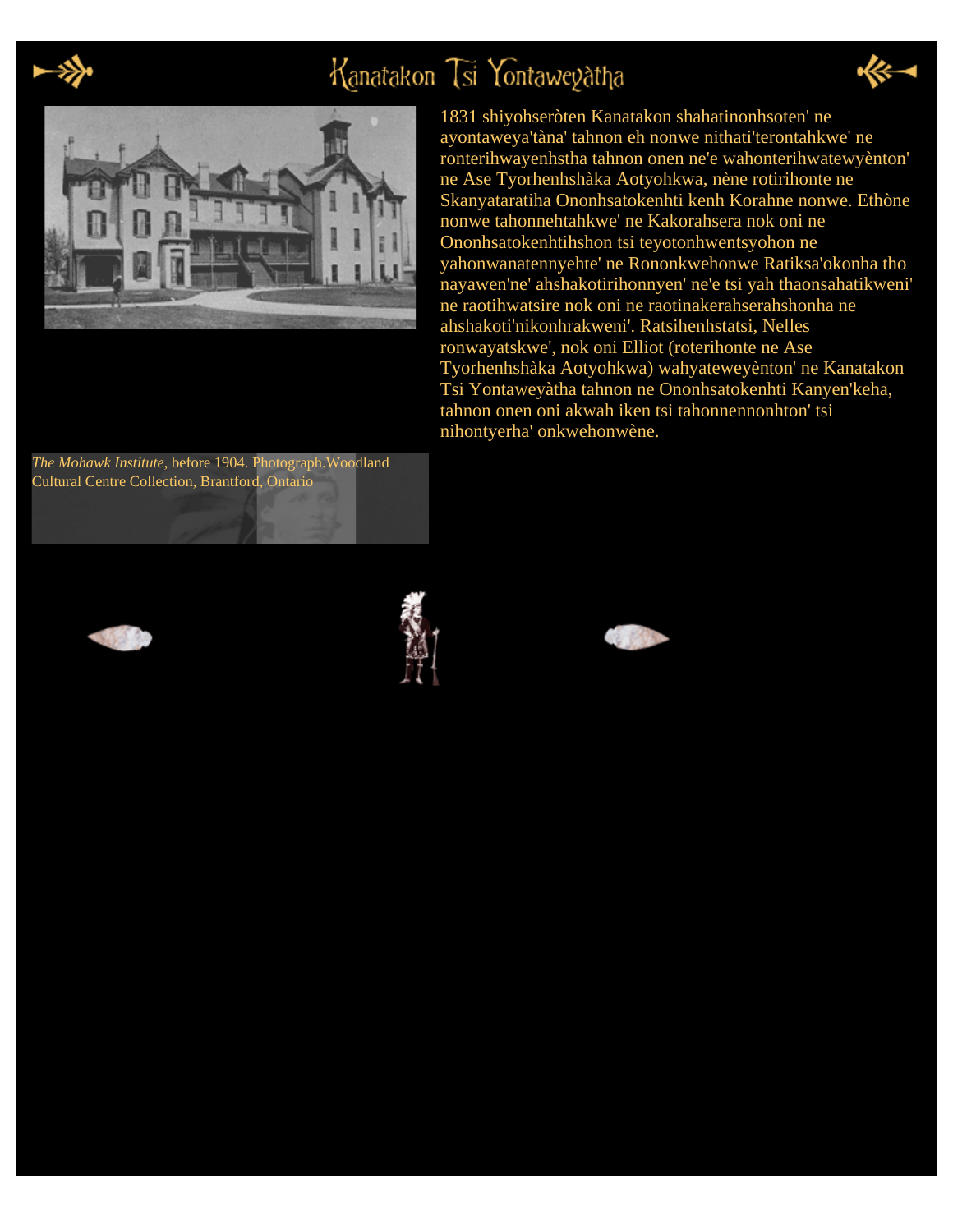

# Nène Rahtahkonnis



Kanatakon Tsi Yontaweyàtha nonwe tahaweyentehta'ne' ne Oronhyatekha ne ahataterihonnyen' nok oni ahahyaton', tahnon oni wahonwaweyentehta'ne' ne ahahtahkonni'. Onen wahahtenti' ne Kanatakon Tsi Yontaweyàtha, tahatahsawen' wahoyo'tenhse' ne Rahtahkonnis nène akta then'terontahkwe'. Etho sane ki ahsen niwenhnìtake nikarìwehs eh wahoyo'tenhse' nek yah ki shekon tehokarya'kennih, tahnon ne'e karihonni tsi wahatkahwe' ne raoyo'tenhsera tahnon ki akwah oni wahatkahwe' tsi rahtahkonnis.

*Cobbler Tools: Last and Stand*, Iron 980.016.052-054. Glanmore National Historic Site and Museum, Belleville, Ontario







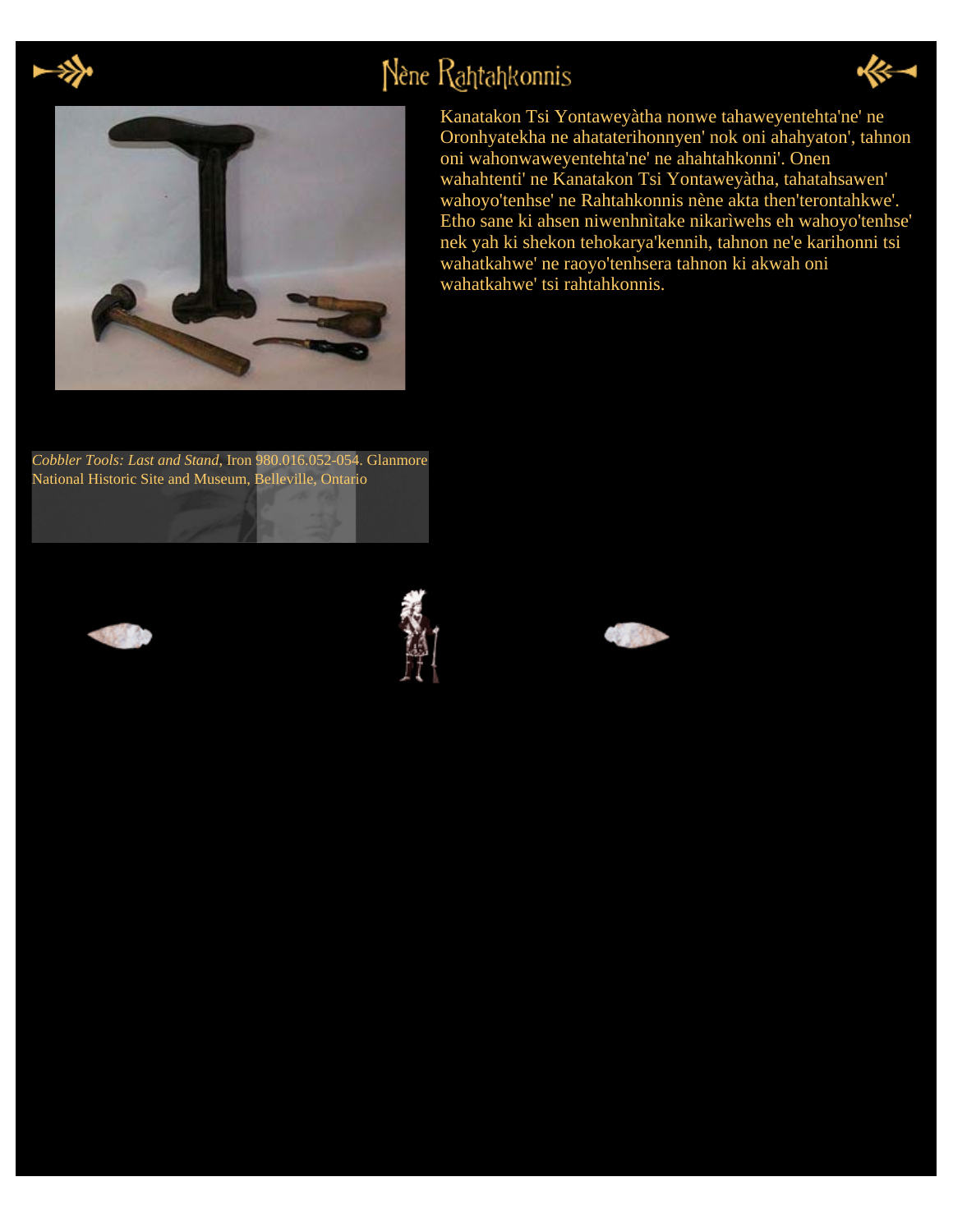

# Ranontsihstaka'engons





Ethòne nonwe eh kati na'awen'ne' tsi kiken Wahstohronon Ranontsihstaka'enyons wa'thotawenrye'onhatye' kanakerahserakon. Ethòne nonwe akwah iken tsi ratinònwe's ne kenh iken karihwaka'enyòntha tsi yonterihwayenhstha' ne yokwahrontonnyon yenontsihstàke ne ayerihwatshenri' to niyako'nikònra tokat oni tsi niyeweyennòten'. Ne'e aorìwa wahotken'se' ne Oronhyatekha tsi thononhsote, tahnon onen wahohrori' tsi enwaton' ne ahonwahyatonhseryenterha'ne' tahnon oni wahenron' tsi ethohtsi yahateweyenhsthake' ne Wahstohronònke nonkati. Ethòne nonwe akwah teyoteryenthara tokat senha eso ahahyatonhserayenterha'ne' ne tsi niyoht onen ki royena'onh ne'e tsi ki onhte wahi enhahtonhse' ne raorìwa. Ok sha'teyoht ki wahshako'nikonhrakenni' ne Ronwayenha nok oni ne Ratsihenhstatsi Nelles ne ahonwarihon' eh niyahare', etho sane yah thahohwihstayenta'ne' tsi nikarìwehs ahohtentyonhake'.

*The Phrenological Almanac*. Fowler and Wells Families Papers, #97. [Division of Rare and Manuscript Collections](http://rmc.library.cornell.edu/), Cornell University Library. Ithaca, New York





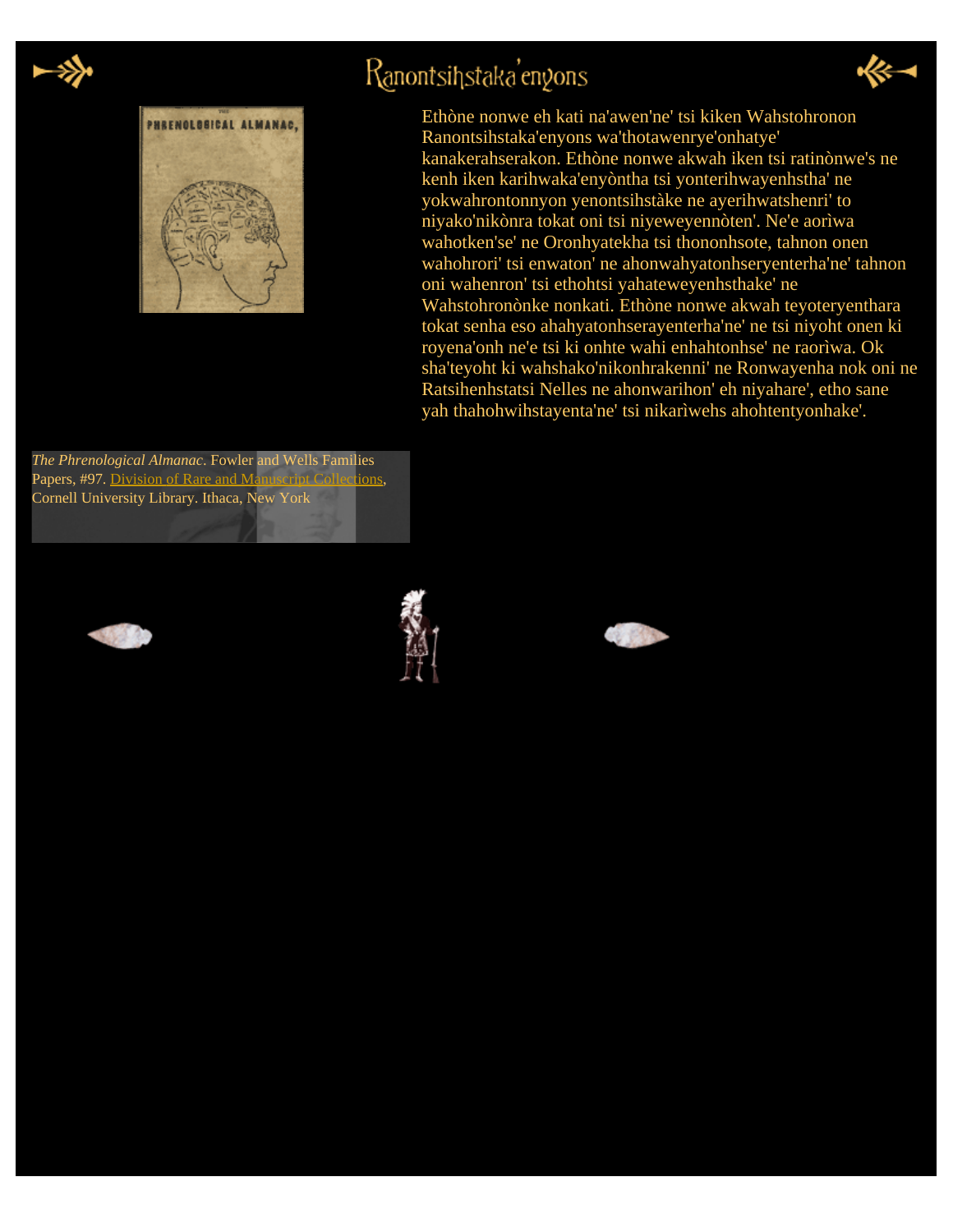

# Wahstohron'keha Kaweyentehtatshera





Old Kenyon

Wahstohronònke niyahàne ne Oronhyatekha tahnon ne Ranontsihstaka'enyons, tahnon Weslayan Tsi Tyonteweyenhstha, Wilbraham nonwe, Massachusetts nonkati wahataweya'tàna' ne onen 14 sha'tehaohseriyàkon. 1857 shiyohseròten' Ohiyo niyahare' ne Kenyon Tsi Yehyatonhserayenterha ne ahataweya'tàna', tahnon eh nonwe akwah ne ok ahsen niyohserake ki wahotyenawahste' ne ahahsa' nène kayeri niyohserake niwateweyenhstha'. Tsi naho'tenhshon wahateweyenhste' ne'e wahotya'tahseronni' ne Ratiwennenhawi tahnon ne Shakorihonnyenni ahaton'. Ne'e ki ne tahrehtahkwe' ne Oronhyatekha tsi ahorihon' ne ahshakoyenawa'se' ne Raonkwèta. Tsi nahe eh yère'skwe' wa'thatathsnye' tsi tehatyeronnyons tahnon shakona'tonnis ne onkwehonwehneha. Ohnàken tsi onen waharihwihsa' ne Kenyon Tsi Yehyatonhserayenterha, Ohsweken niyonsàrawe' tah eh nonwe ne Ase Tyorhenhshàka Aotyohkwa wahonwanha'ne' ne ahshakorihonnyen'.

*Old Kenyon, Kenyon College*, 1948. Wood engraving, from Gordon K. Chalmers, *The College in the Forest 1824*, (New York: Newcomen Society, 1948), p. 21. Courtesy of the Division of Rare and Manuscript Collections, Cornell University Library.





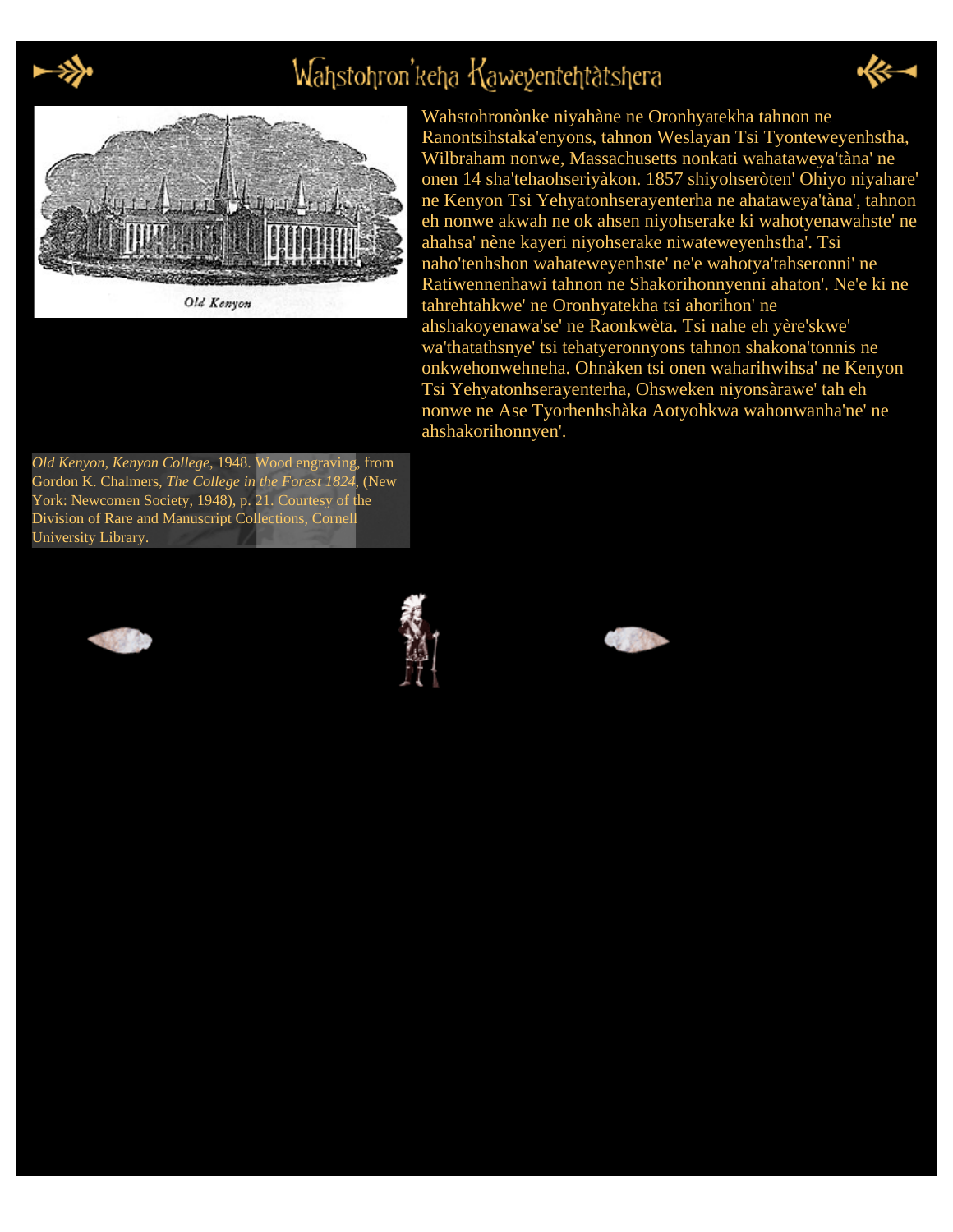

# Tsi Wahonte'ngenten' ne Tahatirihwateni'





1859 shiyohseròten, Rahsennowanen George Henri Martin ronwayats nène wahonwarihoten' ne Yayak Nihononhwentsyake Rotitsyenhayen ne tahawennateni'. Kaya'totarhonhne' tsi wahonwarihoten' tahnon onen eso nihati onkwehonwène, ne'e ki akwah thiken Nithotiyènsa Kanyen'kehàka nène Rotihyatonhserayenterha'onh, ne'e tahontahsawen' ahatirihwanontonnyon' ne tsi nihotirihonte nène Rotitsyenhayen ne'e tsi ronnerhehkwe' tsi senha ayoyanerenke' ne tahonnityohkwakenni' ne ahshakononkwe'tarako' nène Ahshakotihonte'se'.

*Chief George H.M Johnson, Confederacy Council Six Nations Chief*, ca. 1855. Daguerreotype. 2000x3.2.1, Royal Ontario Museum, Toronto, Ontario. 1904 Cat [Oronhyatekha Historical Rooms and Library, Item No. 355](http://cdl.library.cornell.edu/cgi-bin/woodland/docviewer?did=doco&seq=66&frames=1&view=page). Used with permission of the Royal Ontario Museum. ©ROM.





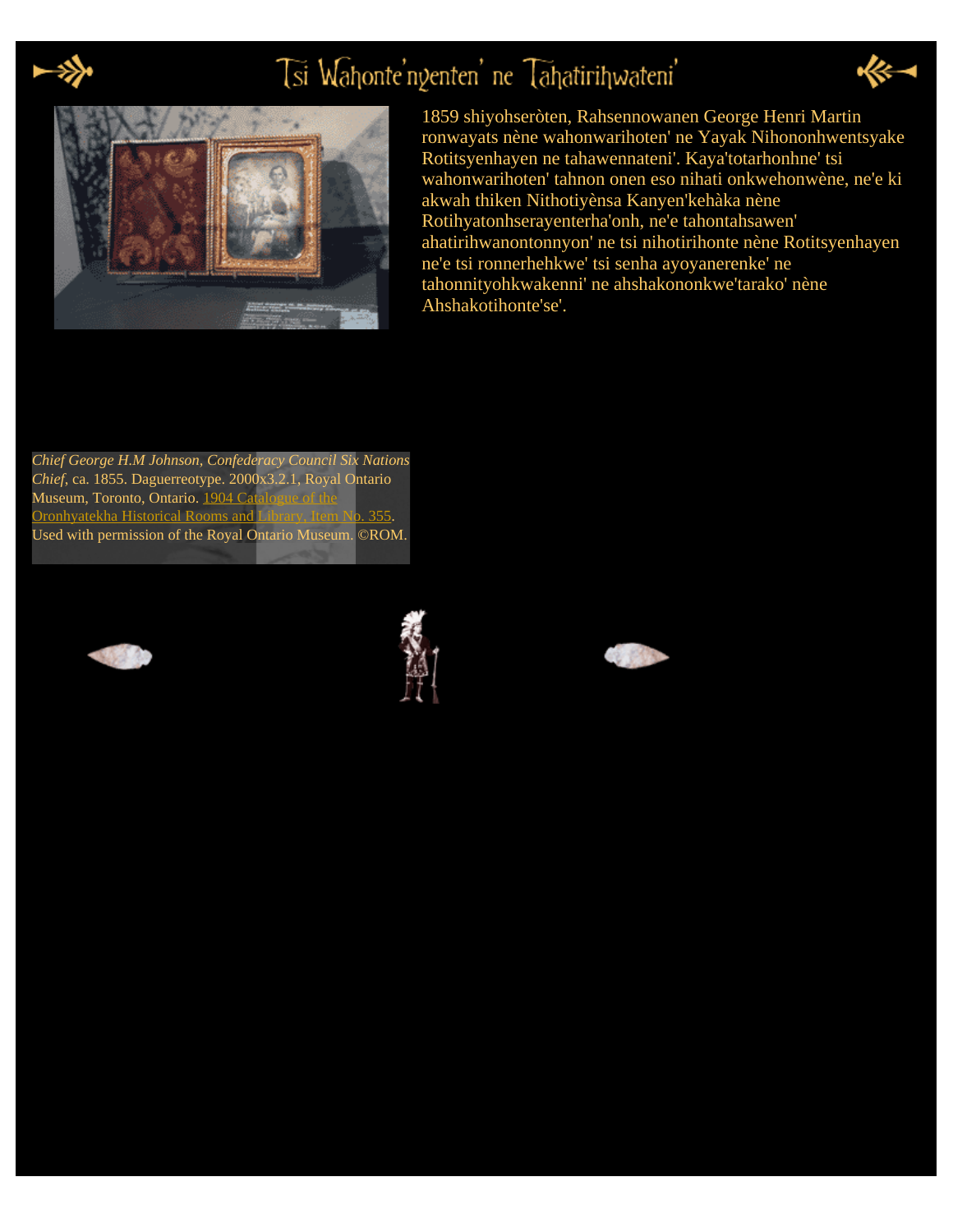

## Tehniyatare ne Oronhyatekha tahnon ne Nihakora'ah



Seske'kowa shiwenhni'tòten', 1860 shiyohseròten', 19 sha'tehaohseriyàkon, wahote'shennayenta'ne' ne Oronhyatekha tsi tenhatonnhateni'. Ethòne na' ne'e ne tyotyerenhton tsi Korahne nonkati nontahatinatàra' ne Kakorahkowa Victoria akaotyohkwa, tahnon oni ne Yayak Nihononhwentsyake Raotyohkwa nène tahonwanònweron' ne Korahkowa ronwarihonte, nène Nihakora'ah ne Tsi Thatihswen'tokwats (raonha na' ne'e onwahtsi Rakorahkowa Edward VII ahaton'). Wahonwatinonke' ne Ratitsyenhayens ne ahonwatiyenawa'se' tahnon ok nahòten wahahyaton' ne Oronhyatekha, tetsyaron Kanyen'keha tahnon O'seronni'keha kahyaton tahnon onen ne'e ki ne wahatirako' yah ne thiken wahatihyaton' ne Ase Tyorhenhshàka Aotyohkwa.

*Young Oronhyatekha giving a speech to Prince of Wales*, 1860. Drawing. Courtesy of Ethel Brant Monture, *Famous Canadian Indians* series





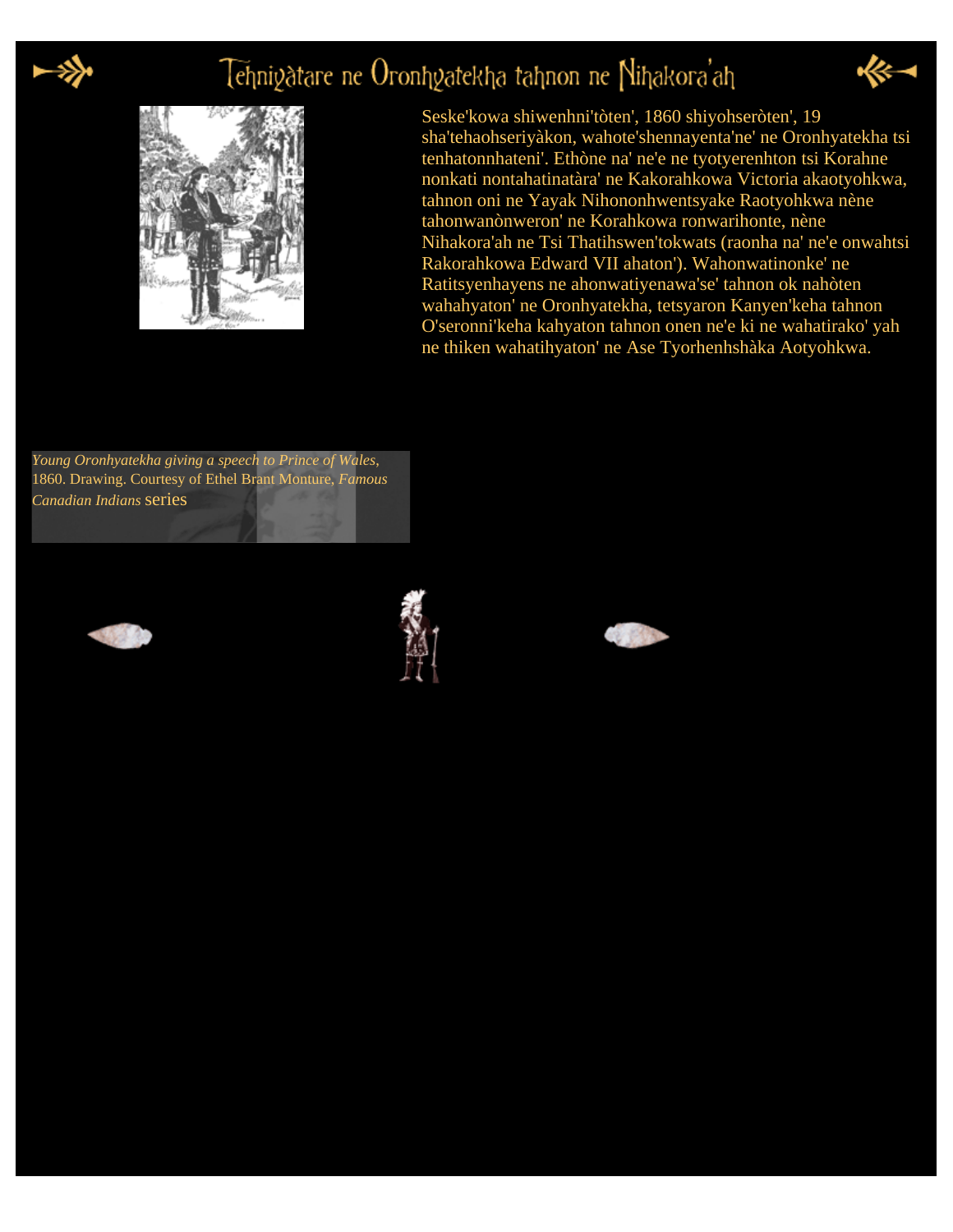

# Nihakora'ah ne Ratihswen'tokwats





Tsi onen shiyahonnewe' ne Tsi Tkanatahere ne Nihakora'ah tahnon nène ronwahseres ne Oronhyatekha na' ne'e wa'thotenonhweraton'. Yorihowanènne' ne tsi niyawen'onh ne'e tsi tonsakarihwahsonteren' tehati'nihòken ne Yayak Nihononhwentsyake tahnon ne Tyorhenhshàka, ahseken 1834 shiyohseròten sha'teyorihwahsonterakkwenh tsi onen wahrenheye' ne John Brant, royenha ne Joseph Brant-kenha. Onkwehonwehneha wahotstonhatye' ne Oronhyatekha, ne'e wa'konni' nène Ronwahtsi'okonha, tahnon onen akwah ranekenhterontahkwe' ne tsi nihaya'to'tenhne' ne tsi yayak niwahsìtake, ahsen niyoweyenhkarake nihahnenyehskwe'. Ne tsi na'tehonatera'onh ne Nihakora'ah ne ki ne'e ahotirihon' ne Martin Kahwatsire aontahonnehtahkwe' tsi rononha oni Ratikorahkowàtshera tahnon oni tsi tkarihwayeri ne ahonwanatyàtaron' ne Rakorahkowa Raohwàtsire.

*Beaded Outfit of Oronhyatekha made by his sisters*, 1860. A.1572.26-1;-5 (10 pieces). Collection of the Natural History Museum of Los Angeles County, California





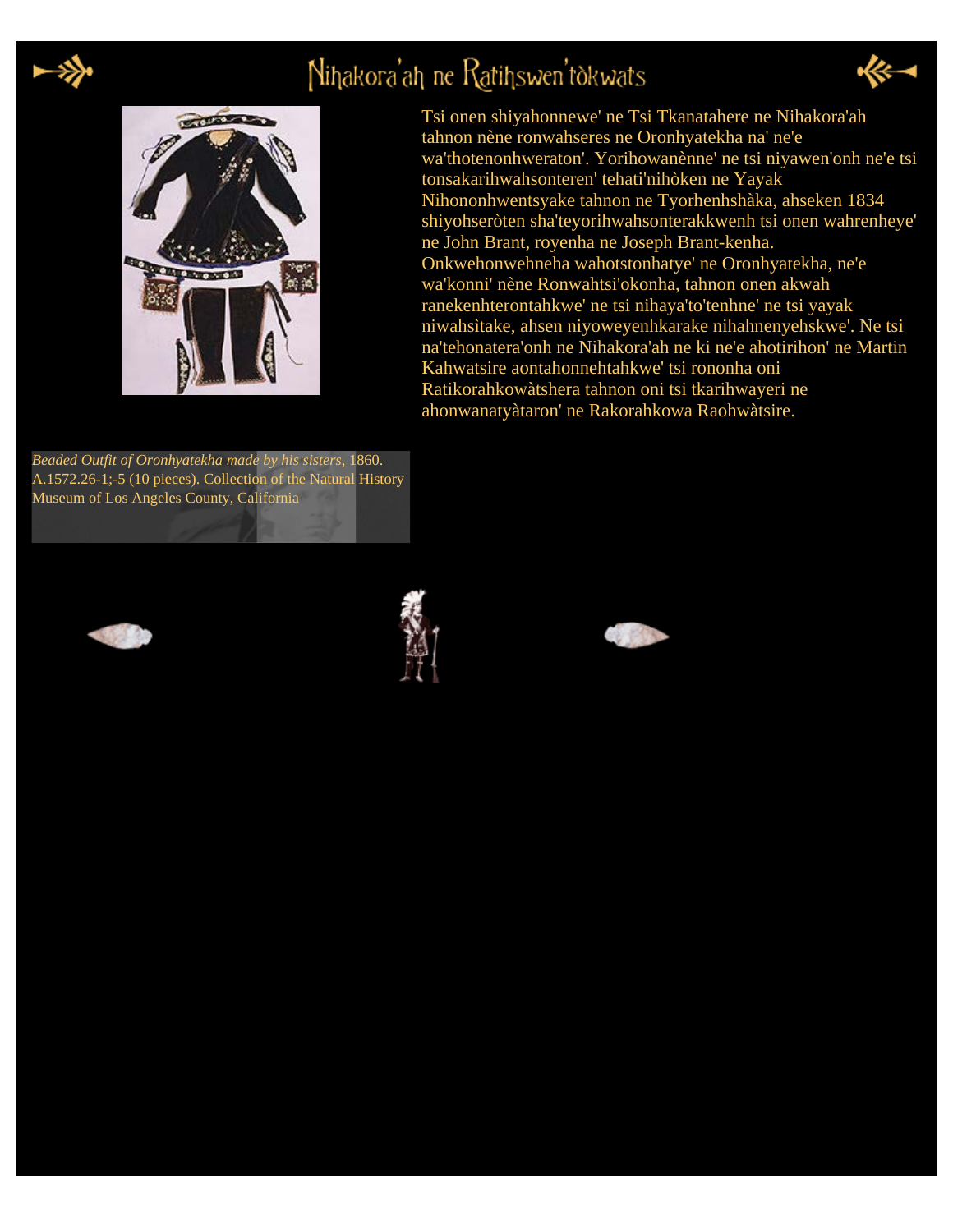

# Rakoser Henri Wentworth Reland





#### Ne'e aonha'a tkowanen tsi ne Oronhyatekha

wa'thohonhtawen'ekhse' ne Rotsinakhon nène ronwarihonte ne ahoteweyènton' ne Nihakora'ah, Rakoser Henri Wentworth Acland ronwayats. Raonha nène onwahtsi ok wahaton' ne Shakorihonnyenni'kowa ne Ononhkwa ne Oxford Tsi Yehyatonhserayenterha'kowa. Shonterihohetste' Tsi Kanatahere, kiken Rakoser Henri wahorihwanontonhse' ne Oronhyatekha ne ahorihon' ahotyàtarahste' ne'e tsi raweyentehta's aharatste'. Tsi nikarìwehs tehotihthare ne tsi nikarahston, waharihwakètohte' ne Rakoserhkowa Henri tsi tokat nonwa entkon'wenta'ne' enhrennonhtonnyon' ne Oronhyatekha ne Oxford niyahare' ne ahaterìwayenhste'. Tokenhske ki wahi tsi waho'nikonhrayènta'ne' ne Oronhyatekha tsi wahohonkaron' tahnon onen eh yahare' Kenhkwitène 1862 shiyohseròten'.

*Sir Henry Wentworth Acland*, oil painting. James Powless Collection, Woodland Cultural Centre, Brantford, Ontario





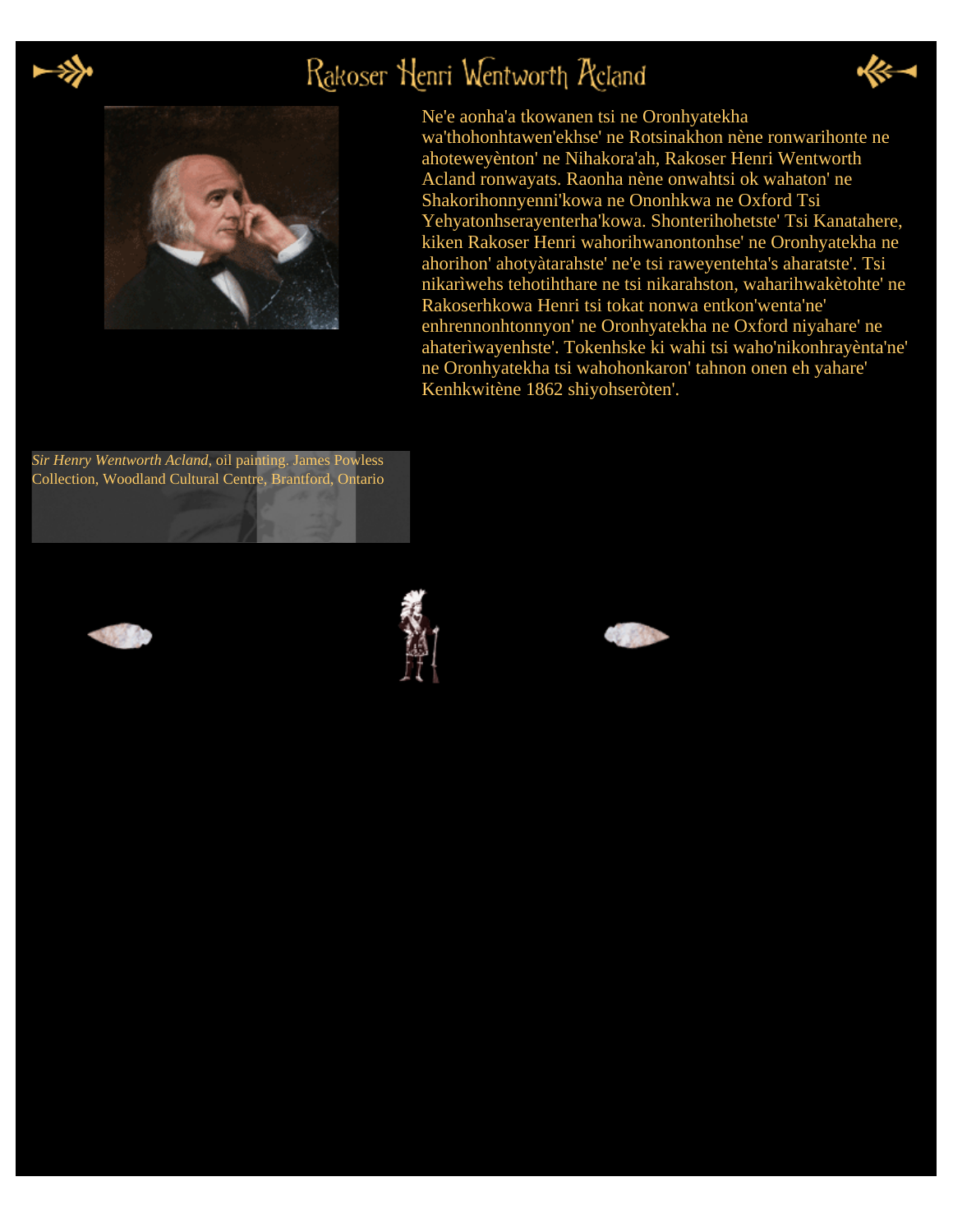

## Oxford Tsi Yehgatonhseragenterha'kowa



Tyorhenhsha'kàke niyahahtenti' ne Oronhyatekha ne'e tsi wahohonkaron' ne Rakoserhkowa Henri Acland ne ahataweya'tàna' ne Oxford Tsi Yehyatonhserayenterha'kowa. Shiyahàrawe' tsi thononhsote' ne Rakoserhkowa henri yah tehohwihstayentahkwe', tahnon onen Rakoserhokowa Henri wahoyenawa'se' ne ahakarya'ke' ne ahataweya'te', tahnon ethòne onen waha'neko' ne Ase Tyorhenhshàka Aotyohkwa London nonkati tahonwahsnye' ne Oronhyatekha. Rotera'swiyohne' ne Oronhyatekha ahse'ken wahatirihwanònwe'ne'. Etho sane ki akwah wahonàkhwen' ne Ratsihenhstatsi Nelles tahnon onen wahshako'nikonhrakenni' ne taontahonwatennyehte' ne Oronhyatekha.

*Oronhyatekha in Oxford, England*. Albumen print photograph, ca. 1862. Collection of the Woodland Cultural Centre, Brantford, Ontario.





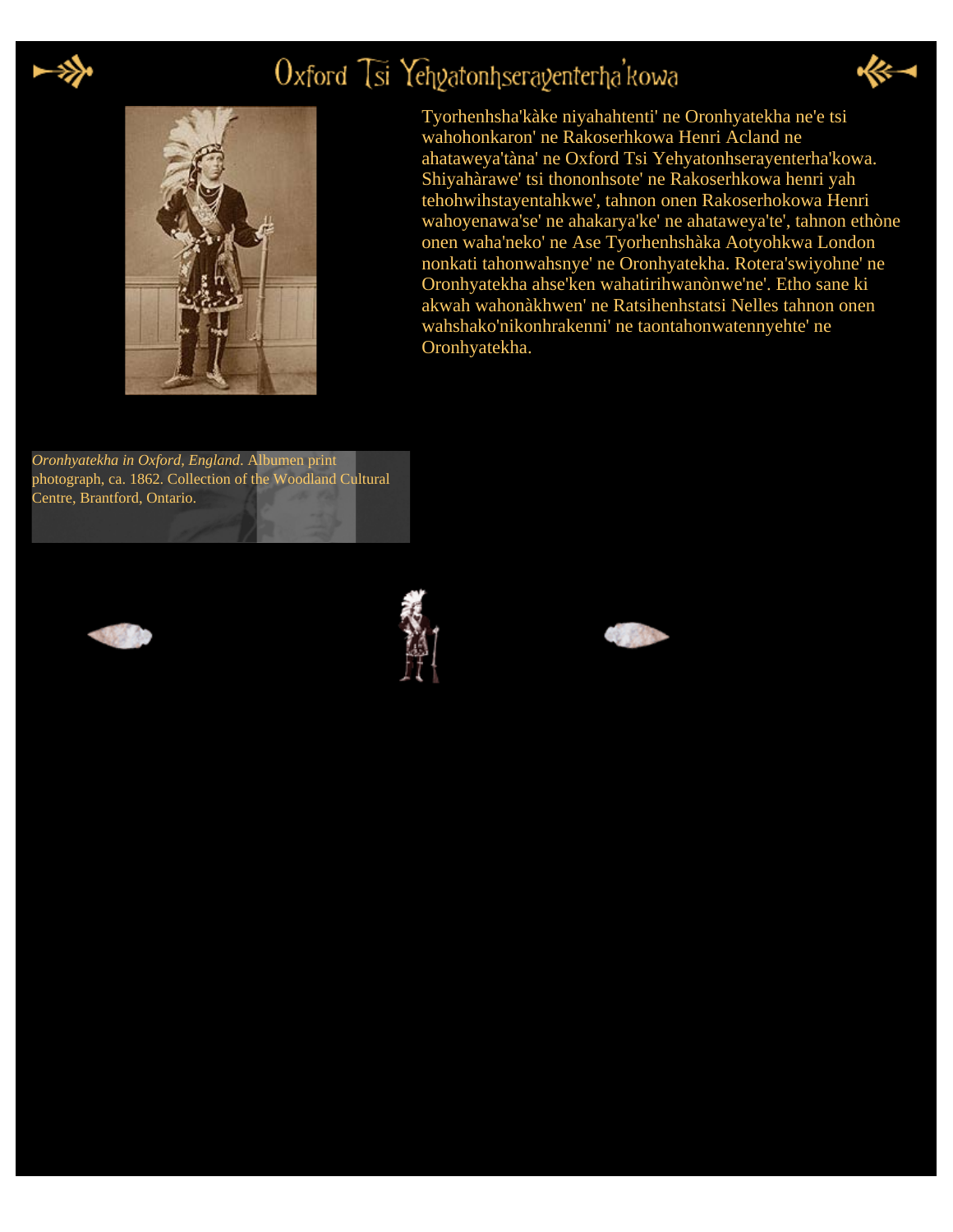



Kenhteha'kake









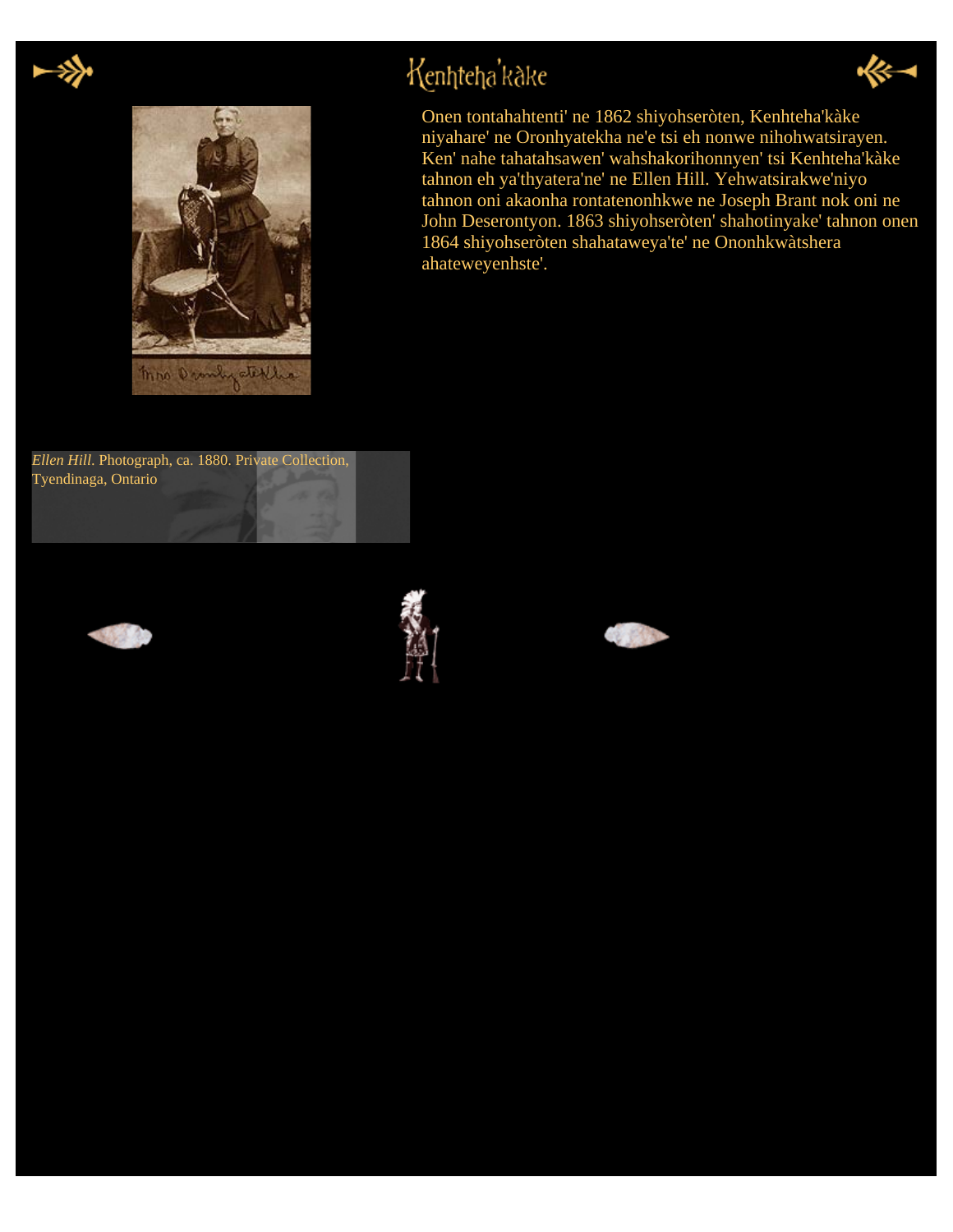

# Kahyatonhserahshonha ne Ayontetsyen'te'





#### 1866 shiyohseròten' ne Ateronto Tsi

Yehyatonhserayenterha'kowàke shahahyatonhserayenta'ne' ne ahatetsyen'te' tahnon onen wahahsa' ne tyotyerenhton tsi yahonwaweyentehta'ne' tsi Oxford Yehyatonhserayenterha'kowa, Tsyorhenhshàka nonwe. 1867 shiyohseròten, tsi nonwe ne ase Tsi Yehyatonhserayenterha ne Ronathsinàkhon tahnon Shakoya'tahrenas Onyatariyòke, wahonwahyatonhseron' ne ahatetsyen'te' "Physic Surgury tahnon Mid-Wifery", tahnon tahatahsawen' wahatetsyen'te' Tsi Thonthe'seronnihkowa, Onyatariyòke nonwe.

*Oronhyatekha, M.D., University Of Toronto Graduation,* 1866. Photograph. Private Collection. Woodland Cultural Centre, Brantford, Ontario





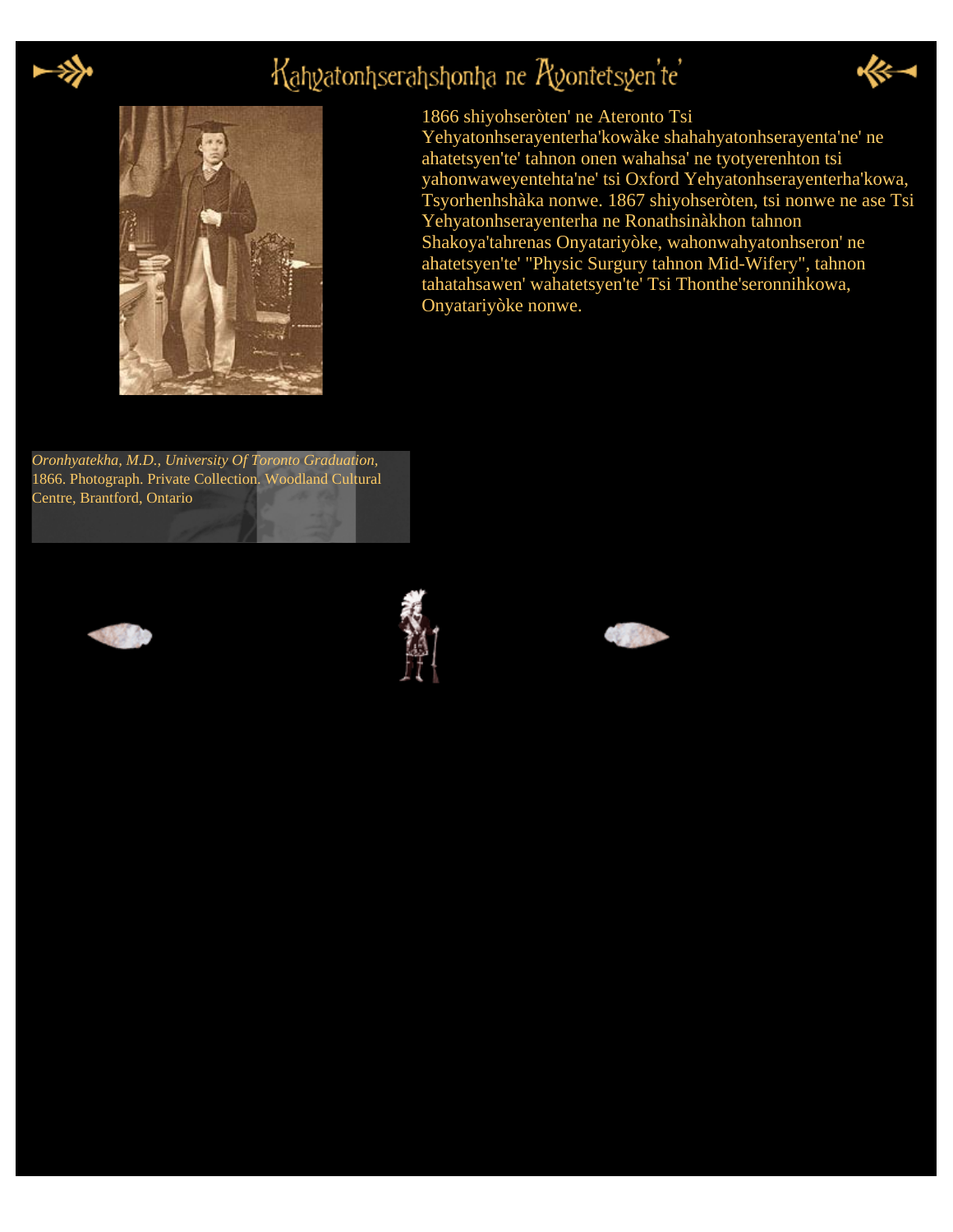

# Oronhyatekha, Rothsinakhon na' ne'e



Tsi Nikarìwehs tsi wahatetsyen'te', eso wa'thontera'ne' ne Oronhyatekha nène yah tehonenonh tsi rokwenyonh ahatetsyen'te'. Eso nihati tahonnehtahkwe' tsi yah tehoteryèntarahkwe' oh nihayerha' ne'e tsi Onkwehonwe na' ne'e ne raonha, tahnon otya'kehshon wahonnehre' tsi watyeronnyonhstha tsi niho'shatstenhseròten' tahnon ne raononhkwahshonha. Tetsyaron nikarìwake wahahswen' tahnon ne' wa'karihonni' tsi wahatkahwe' tsi ratetsyen'ts.

*Medicine Bag of Chief Shingwauk*. Cloth, Beads. Oronhyatekha Collection, Royal Ontario Museum, 911.3.75. [1904 Catalogue of the Oronhyatekha Historical Rooms and](http://cdl.library.cornell.edu/cgi-bin/woodland/docviewer?did=doco&seq=&view=page&frames=1&pagenum=32) [Library, Item No. 143.](http://cdl.library.cornell.edu/cgi-bin/woodland/docviewer?did=doco&seq=&view=page&frames=1&pagenum=32) Used with permission of the Royal Ontario Museum. ©ROM. Photo Credit: Brian Boyle





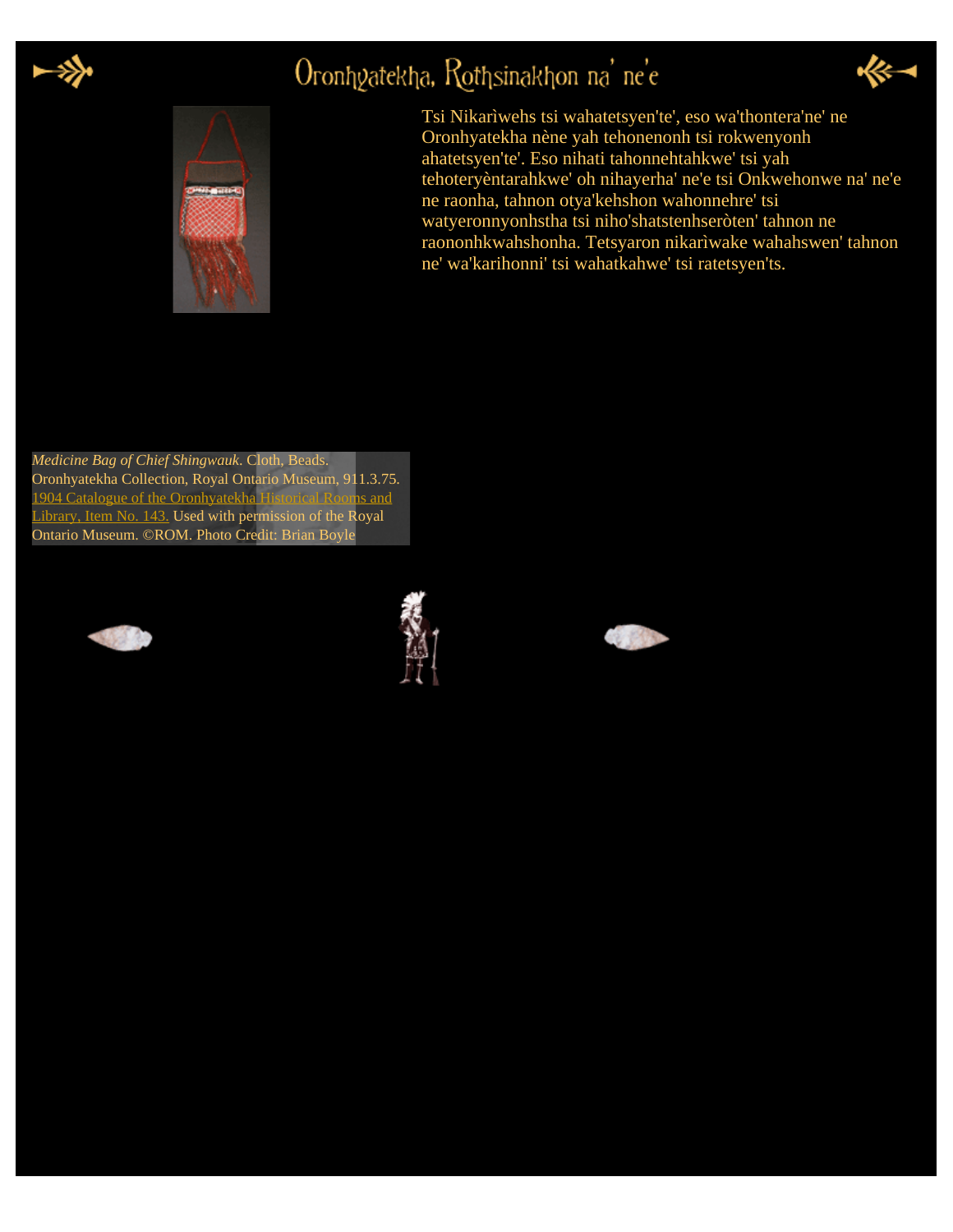

# Tsi nahe Rotetsyenton





Waharihowanahte' ne Oronhyatekha tsi ratetsyen'ts tahnon onen wahanonhkwa'tsheroton' tsi tkanatayenton ne Napanee, Frankfort, Stratford, tahnon London, Onyaratariyòke nonwe. Onenyoteha'kàke, akta tsi kanatayen ne London, wahatetsyen'te' tahnon oni ne Rakoserhkowa John A. MacDonald wahorihonten' ahothsinakhonhake' tsi Kenhteha'kàke. Senha ne oyeri niyohserake nikarìwehs wahatetsyen'te' tetsyaron Onkwehonwe'tsherakonhshon tahnon O'seronnìtakon.

*Oronhyatekha, M. D*., ca. 1890. Photograph reprinted in the *History of the Independent Order of Foresters*, by Oronhyatekha, M.D. S.C.R., 1895. Collection of the Woodland Cultural Centre, Brantford, ON





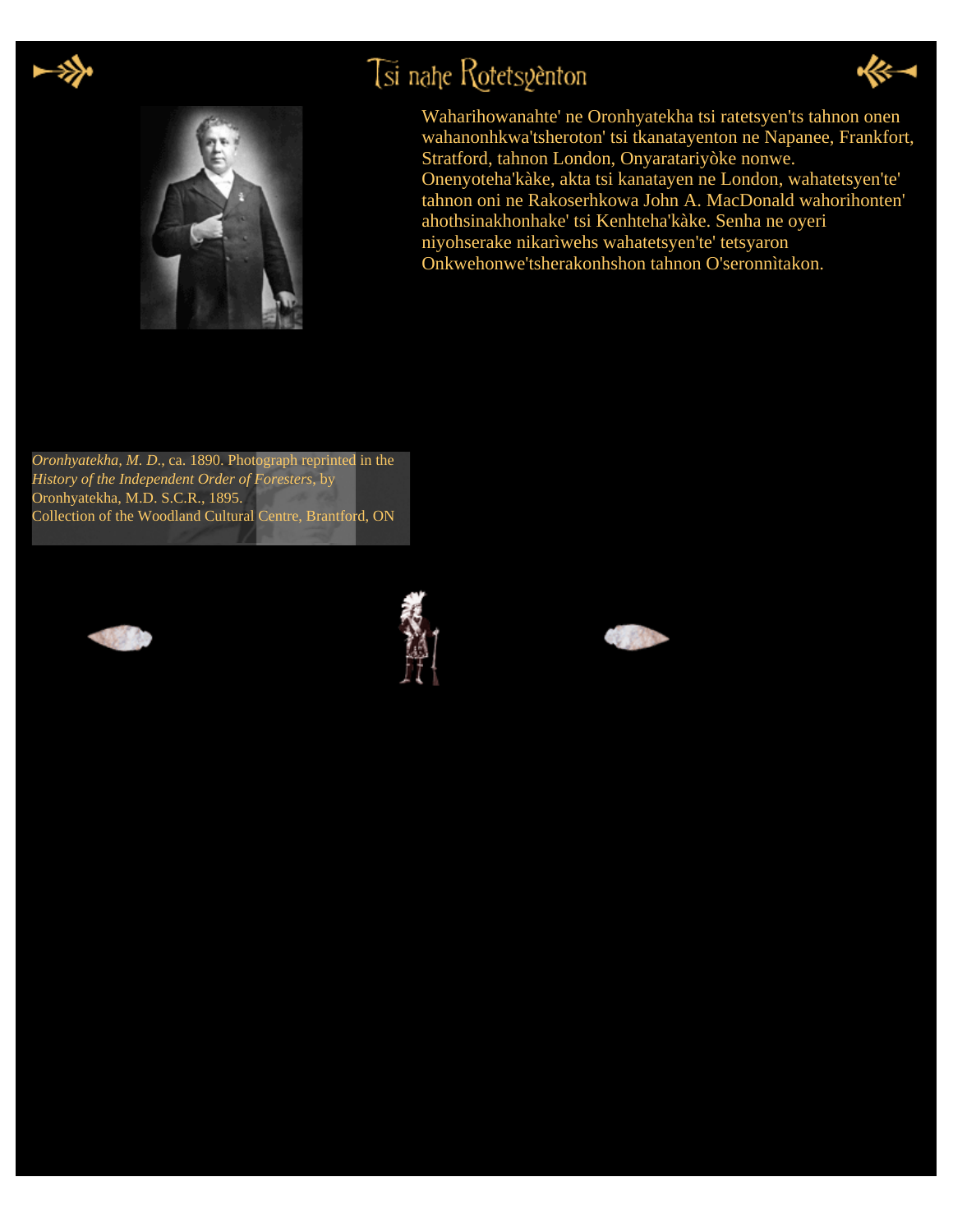



### Rahonrenhawi



Tsi Yehyatonhserayenterha'kowàke, Ateronto nonwe, wahatyàtaron' ne Oronhyatekha nène Shakotihonrenhawi Kakorahkowa, tahnon onen, yaken, tsi wahshakoyenawa'se' ne ahatinhe' ne Korahne tsi tahonteriyohsere' ne Fenians. Rate'shenniyohne' na'a tahnon wahakweni' ne ahatyàtaron' ne Tyotyerenhton Korahneha Kanènra tahnon ne Wimbledon Shoots, Tyorhenhsha'kàke nonwe, eh yahonne', tahnon onen tsi nahe eh yère'skwe' tyohton nikarihstake wahatkweni'. Onen thoha senha wa'tho'nikonhrawenrye' ne eso nikentsyohkwake onen ki rotyàtaronh tahnon onen ohstonhahshonha wahatkahwe' tsi wahatetsyen'te'.

*Ensign Cooks Cup, Private Oronhyatekha*, June 6th, 1865, Silver Shooting Trophy. Collection of Ms. Edith Green, Tyendinaga, Ontario





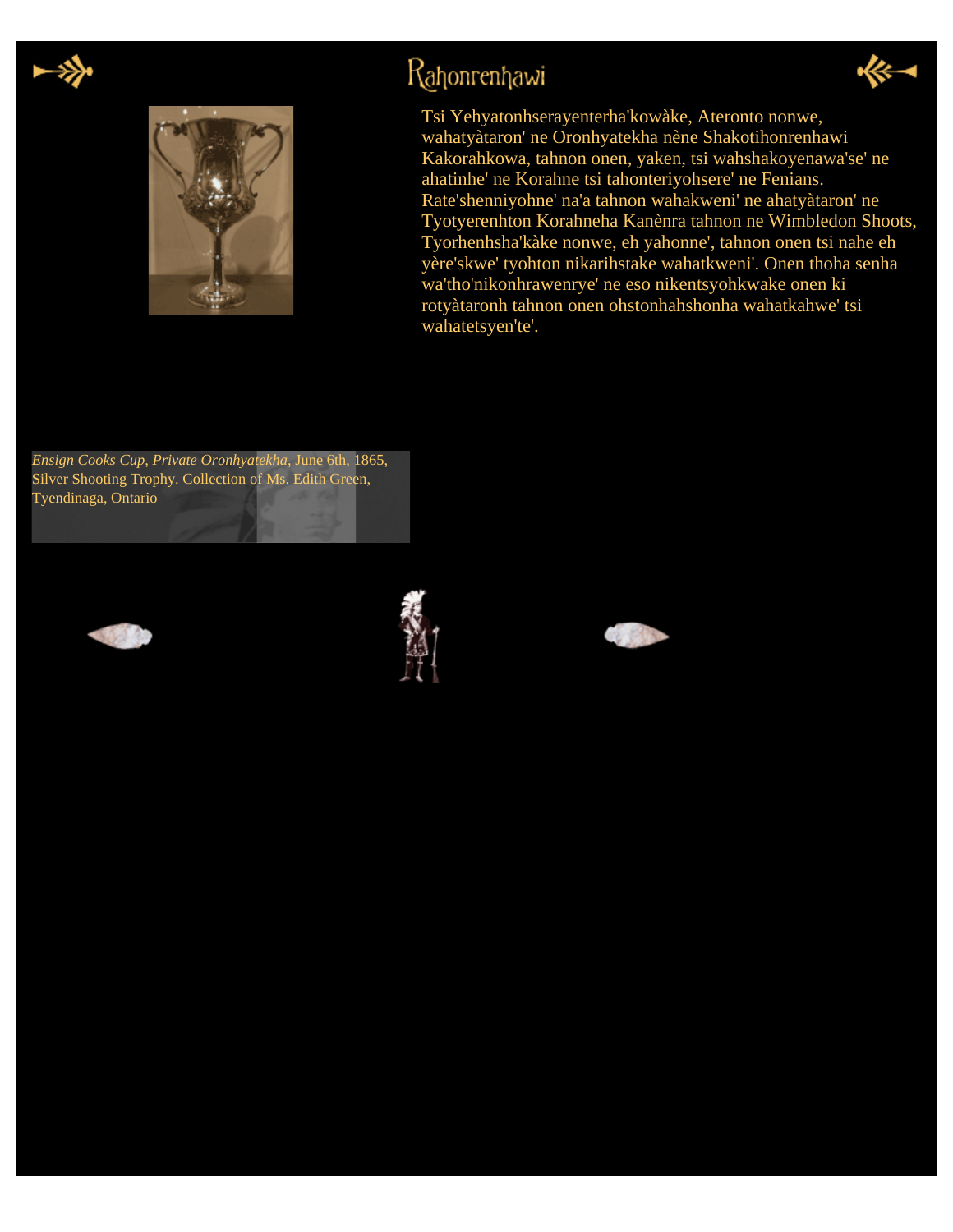

## Tehontate'kenhshon Raotityohkwa





Akwah iken tsi karihwanonhwe'ònne' ne Tehontate'kenhshon Raotityohkwa kenh Korahne tahnon eren ok nonwe onhwentsyàke tsi nikarìwehs ne Kakorahkowahne' Victoria. Eso nikentsyohkwake onen rotyàtaron' ne Oronhyatekha, ne ki ne'e Masonic Lodge, Good Templars, tahnon ne Ratinhehsanya'ks. Wahakweni' ne tahatteni' ne eso aharihwahserehshon' kiken Kentyohkwakonhshon tahnon onen ken' nahe wahratstanyon' ne ahronni' ne Rontatewenniyo Ratirhanonnha Raotityohkwa. Ya'tekarihstake, ya'tekanheksherake, tahnon ya'tekenhna'nentakta'tsherake ahatiyena' nène ronatyàtaronh,

tahnon eso ne kenh iken wahateweyennonni' ne Oronhyatekha.

*Oronhyatekha*. Photograph from the *History of the Independent Order of Foresters* by Oronhyatekha, M.D. S.C.R., 1895 Collection of the Woodland Cultural Centre, Brantford, Ontario





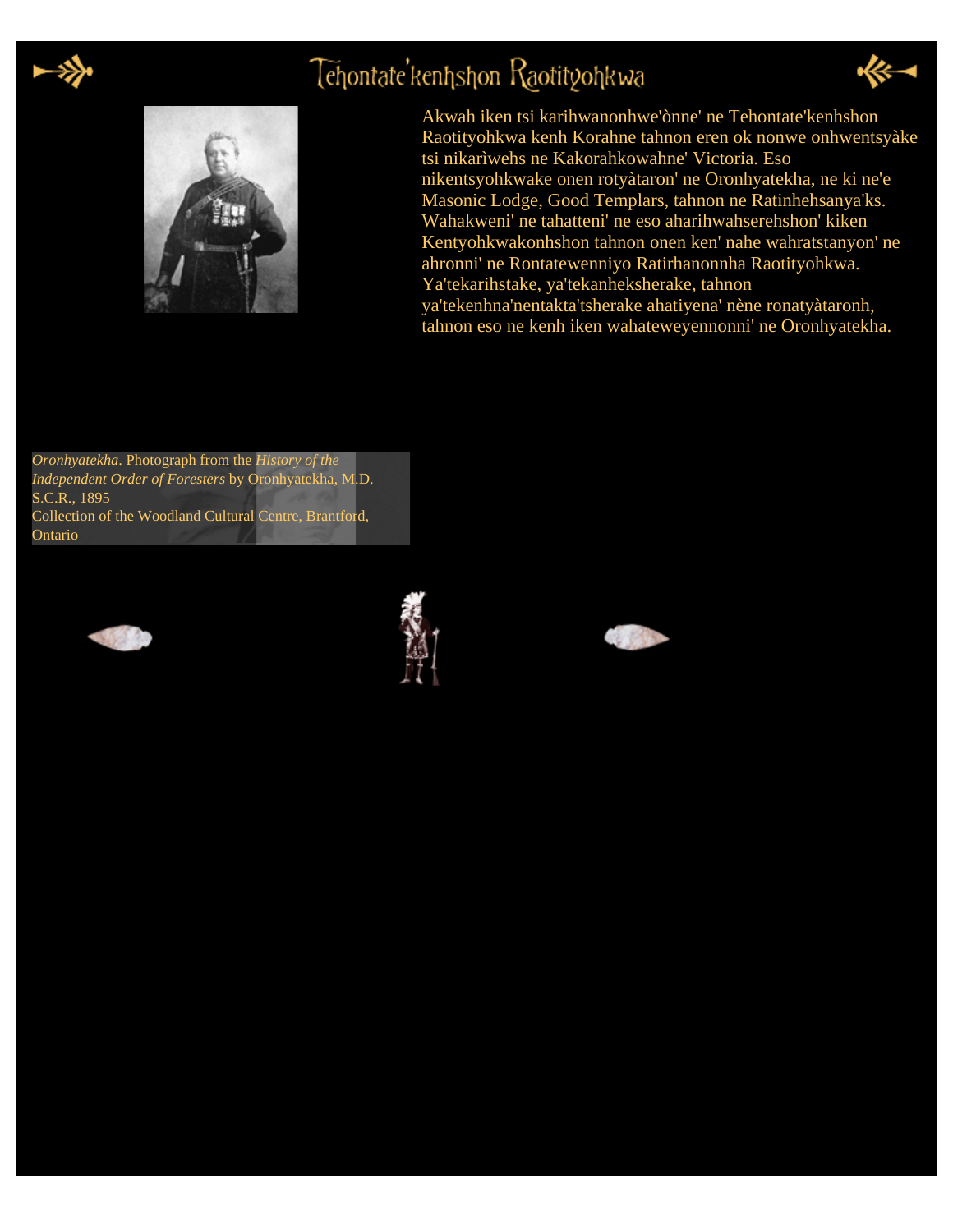

# Rontatewennigo Ratirhanonnha Raotitgohkwa



Independent Order of Foresters Plate. Keith A. Jamieson Collection, Six Nations.

1878 shiyohseròten shihotyàtaronh ne Oronhyatekha ne Rontatewenniyo Ratirhanonnha Raotityohkwa tsi London nonwe, Onyatariyòke, ethòne nonwe akwah ne ok ne 369 nihati ronatya'tarònne' kiken Kentyohkwa tahnon ki onhte wahi wahonwatihwihstya'ke' ne Tsi Yehwihstayentahkwa ahse'ken 4,000 nikahwihstake wahotikaroten', nok oni tyotkon wa'thonterihotarhohse'. Akwah oksa ok kentyohkwakon wahatya'taketsko' tahnon 1881 shiyohseròten Shakohonte'se'kowa wahaton', tahnon onen eh ne'e nahayere' tsi niyore shahrenheye' 1907 shiyohseròten'. Tsi nikarìwehs tahrennonhton', ontehyaron' tahnon eso wa'kahwihstonni' ne Kentyohkwa, tahnon oni akwah tsi ok nonwe onhwentsya'kehshon wahonaterihwahtentya'tonhatye'. Ohenton tsi niyore 1907 shiyohseròten' senha ne 11 tewen'nyawe'ehserahshon'kowa nihotihwihstayentahkwe' tahnon oni senha ne 250 tewen'nyawe'ehseron nihati ronatya'tarònne'. Wahaterihwatkweni' ne Oronhyatekha ne ahshakorihon' ne yahontyàtaron' 35 nikanakerahserake onhwentsya'kehshon.





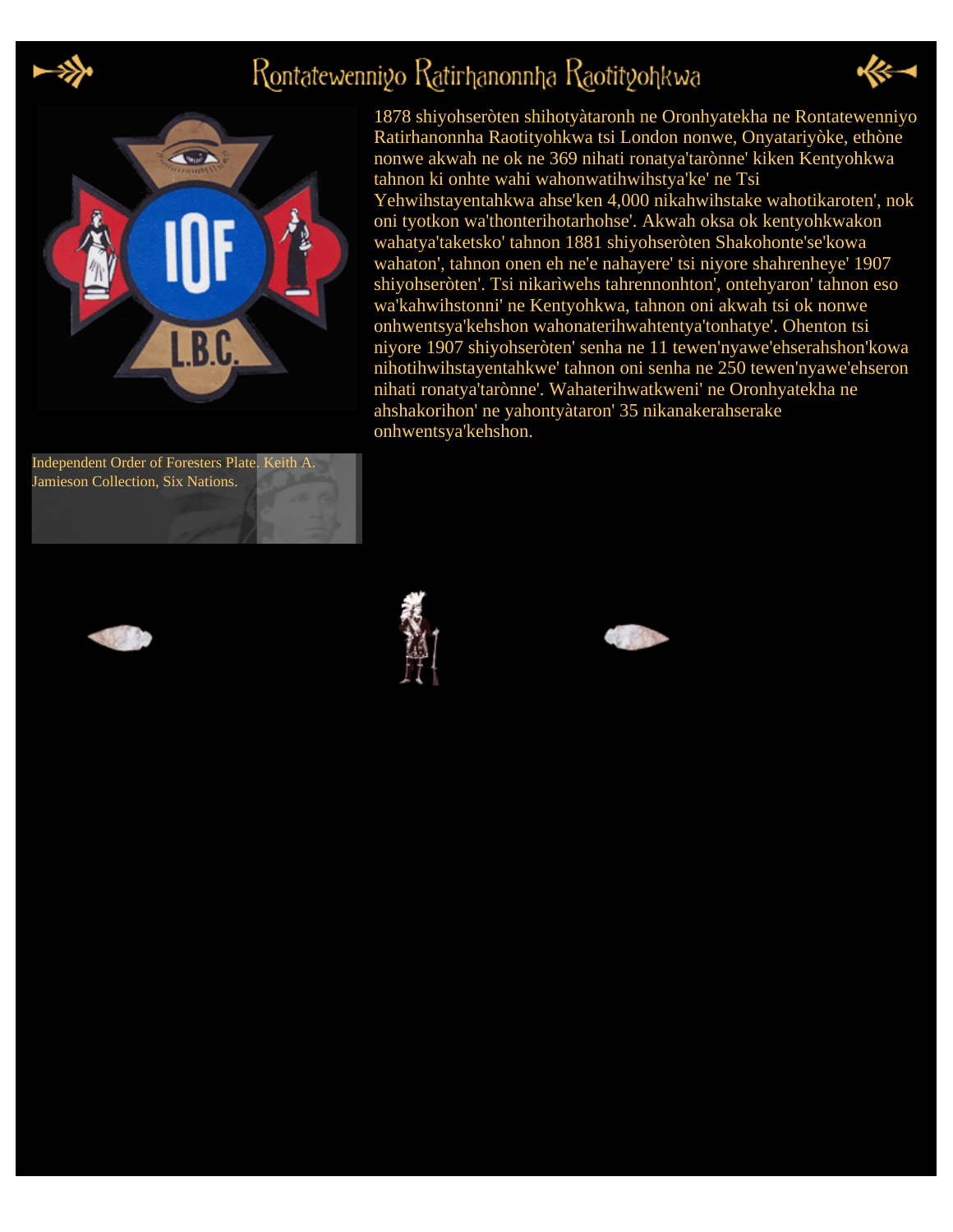

## Rontatewenniyo Ratirhanonnha Raotityohkwa Raotinonhsa



Ohenton tsi niyore ne ohna'kenkha ne 1800, ontehyaron' ne Raotityohkwa tsi niyore tkakonte ahontenonhsonnya'te'. Ahse'ken tyotkon rerhehkwe' ne Oronhyatekha aontahrennonton', raonha ok wa'tharihwakhahsi' tsi nonwe nenhatinonhsoten' tahnon ne tsi nenkaya'to'tenhake' tahnon oni onhka enhatinonhsoten'. Onen wahatihsa' eh tkahnonhsotehkwe' ne ase kanonhsakwe'niyo tsi tyohyohsote ne Richmond tahnon Bay niyohateyon. Kiken tekeni yawenre niyohswen'karàke, onekwenhtara nikentstenhròten' yonnyàton, ne'e aonha'a tkahnenyehs ne Tyorhenhshàka Raononhwentsya. Wahenron' ne Oronhyatekha tsi yah kwahtoken thaonton' ne ayotekha'ne' tahnon oni tsi eso nikon yohnekoserahtahkwa ahskwàke ne ahotiyenawa'se' ne Rontswahtha' ne onen ne tewanonhsanekhanyon ayotekha'ne' ase'ken senha niwa'ah tahnon oni yah etho tsi tekanonhsiyo.

Independent Order of Foresters Building, ca. 1899. Postcard. Collection of the Woodland Cultural Centre, Brantford, Ontario





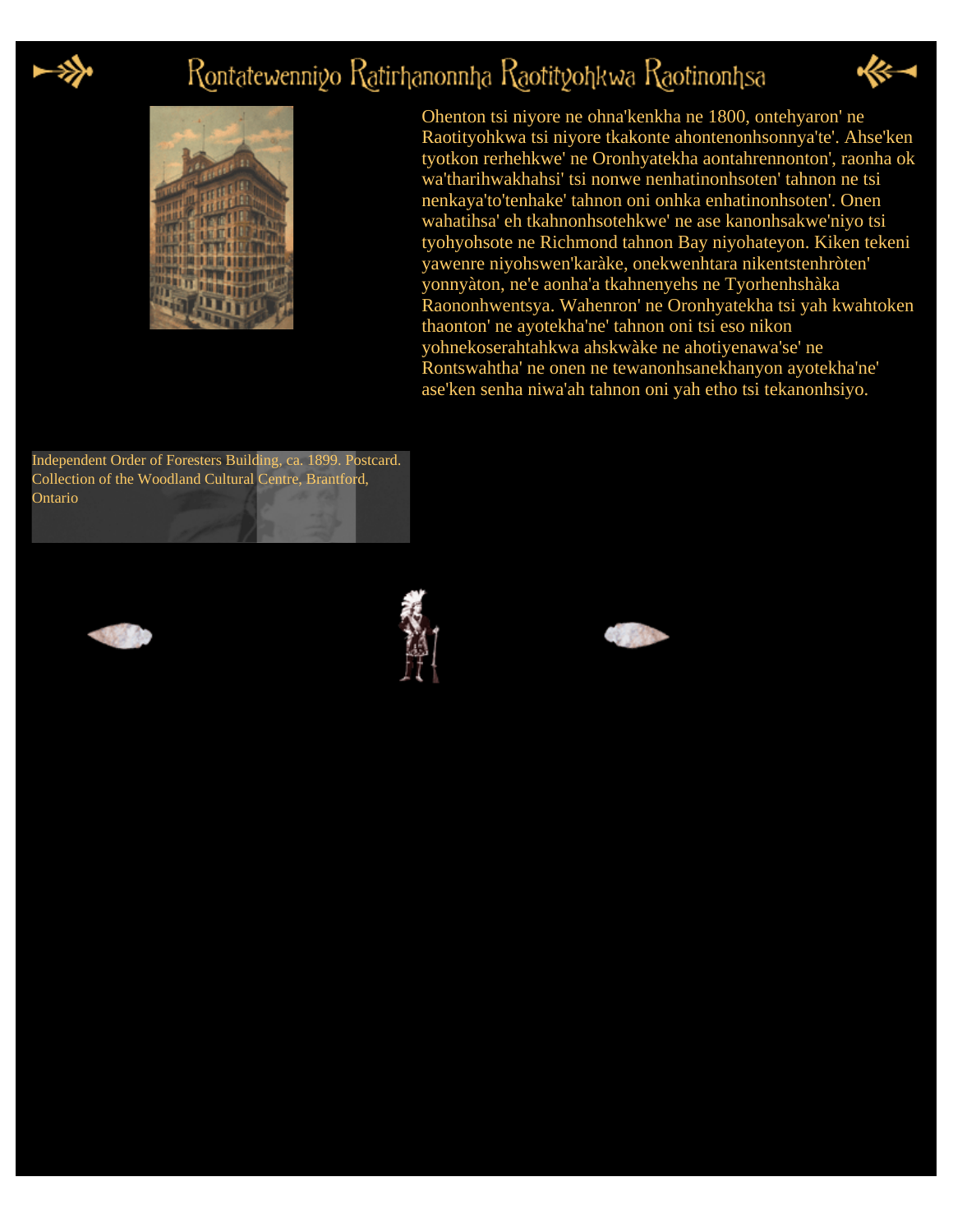

# Tsi Wahskote





Tsi wahanatàra' ne Ateronto ne Nihakora'ah nène Rakorahkowa ahaton', tho nayawen' ne kanonhsakwe'niyòke niyahataweya'te' eh ya'thatohetste' tsi wahskote nène wahronni' ne Oronhyatekha. Eh tetewenni'tonhkwarikhon tsi wahskote nène eh kànyote tsi nahe ne sewenhnìtat tahnon onen ne'e wa'karihonni' tsi senha eso wahontyàtaron' ohnàken tsi onen wahanatàra'.

*Archway Crown*, 1905. Photograph. Independent Order of Foresters Archives, Toronto, Ontario





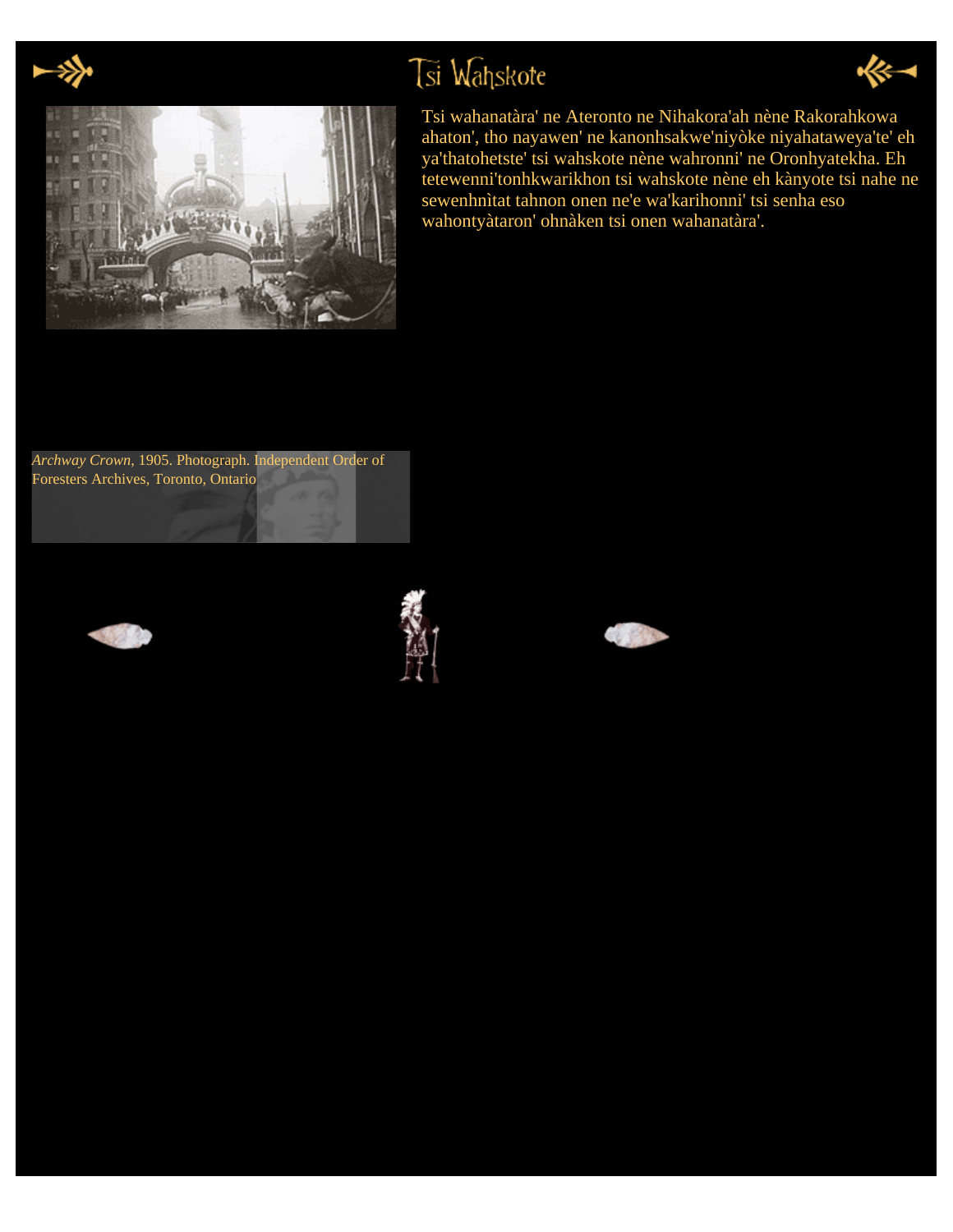

# Yeya'te'serehtahkwa tahnon Tsi Thatiksa'tateweyentons





Wa'tharihwateni' ne Oronhyatekha ne tsi niyoht tsi wa'tehshakotihsnye' nène ronatyàtaron ne'e tsi senha onton' ne ahatikarahninon' ne rotiyo'tenhs tahnon oni wahshakotihwihston' ne Shakotiyen'okonha ne Ronenheyon nène ronatya'tarònne' ne Ratirhanonnha Raotityohkwa. Nok oni wa'tehshako'inonhrakenni' ne Ratityohkwa ne ahshakotirihon' ne Kononkwe' akontyàtaron'. Tokenhske tsi wa'thateni' ne Kentyohkwa tho nayawen' ne aonton' ne ahshakotihonte'se' tsi onhwentsyàke.

*Oronhyatekha in Rickshaw, with children at the Orphanage*, ca, 1900. Postcard. Collection of the Woodland Cultural Centre, Brantford, Ontario





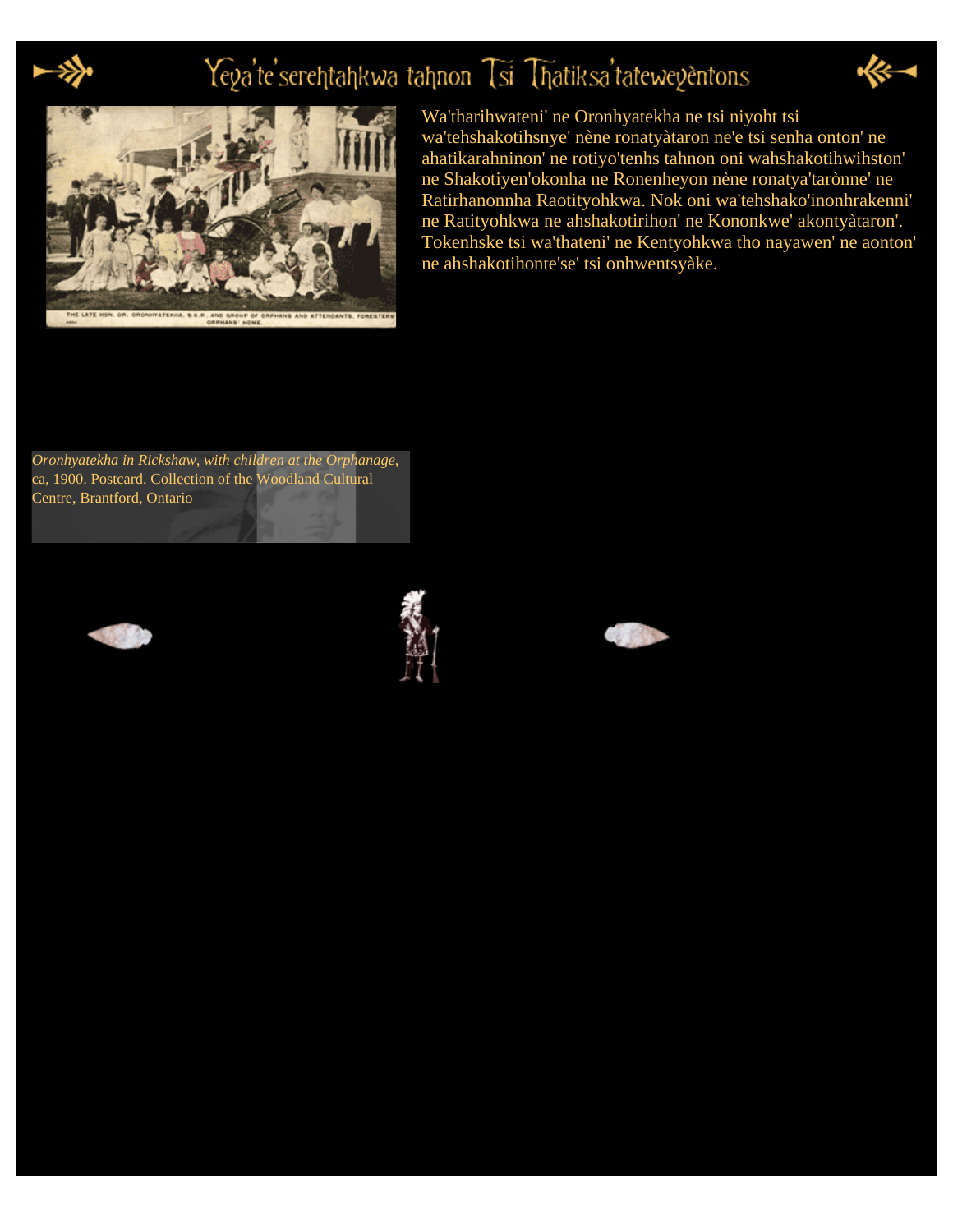

# Kahyatonhserote ne Ratirhanonnha Raotityohkwa



Oronhyatekha wàratste' ne Rontatewenniyo Ratirhanonnha Raotityohkwa ne skathne taharihwakhanyon' ne tsi naho'tenhshon roweyentehta'onh tsi rotehyarontye', ne ki ne'e Skennen, Ka'shatstenhsera, tahnon Ka'nikonhriyo, tahnon ne Vitoriahneha raotirihwa'okon ne tsi nikayeren ne Niyoh, Karihonte, tahnon Yonnhe'onwe. Ne'e wàratste' ne ahahsa' ne Otyohkwa ne' enkarihonten' ne Watatewenniyo, Kanonhwe'tshera tahnon Atonnhetsheriyo. Wahakweni' ne ahahsa' kiken Tehontate'kenhshon Otyohkwa nène akarihonten' tsi akwekon skathne tenhonatatyo'te, tenhontatenònwe's, tahnon tenhontate'nikonhriyohste'.

Oronhyatekha, Supreme Chief Ranger, Independent Order of Foresters, 1890. Photograph. Private Collection. Woodland Cultural Centre, Brantford, Ontario





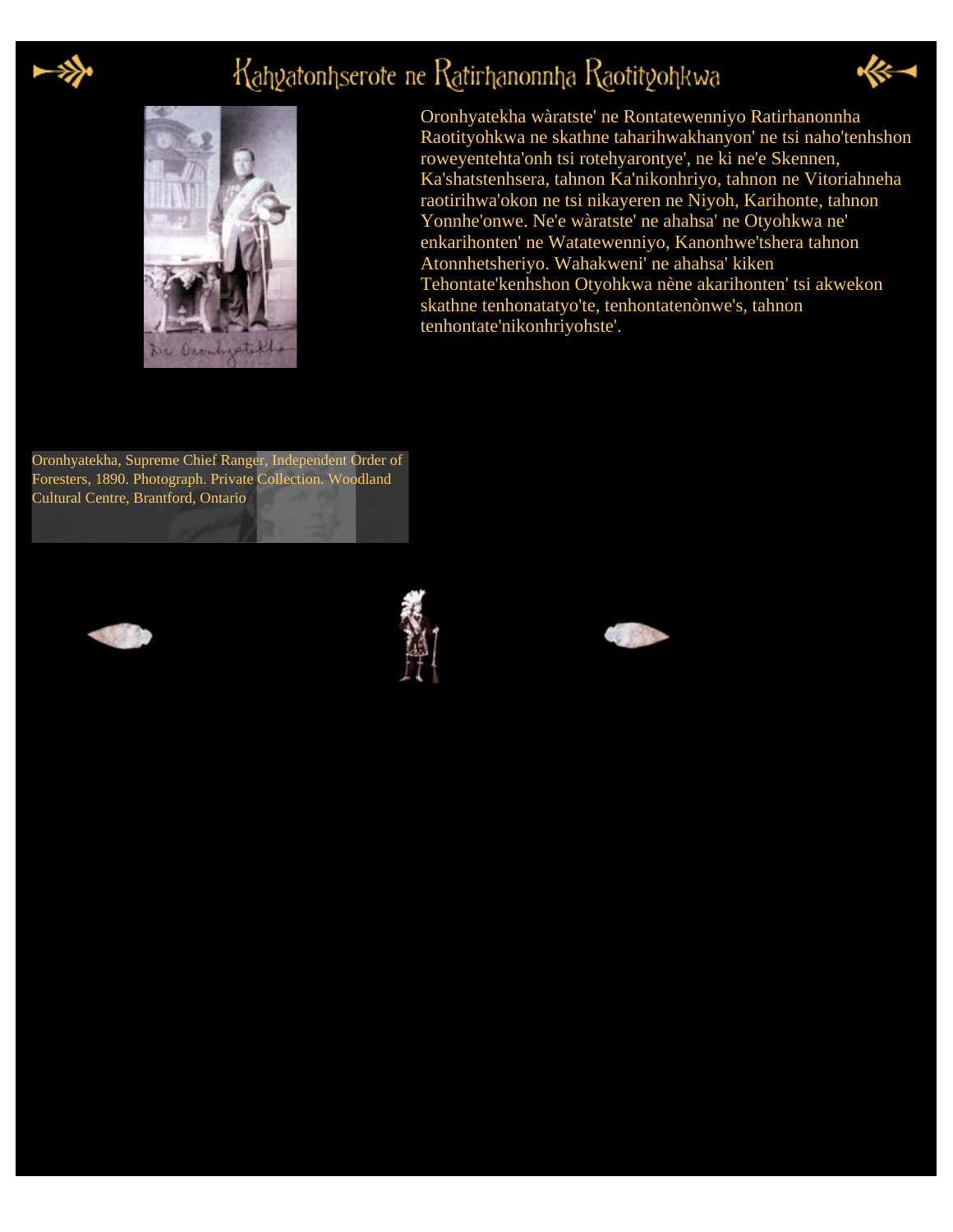

### Karontòtshera ne Orihwakatgonhseron



Ronnhehkwe' ne Oronhyatekha tsi ki niyoht ne Rothsinakhon nène Oxford thonwaweyentehta'onh, tahnon onen ok sha'teyoht ne Victoriahàka raonha oni ranònwe'skwe' ahaterohrokhon'. Tsi nahe Shakohonte'se'kowahne' tyotkon tsi wa'thotawenrye'onhatye' akwah tsi ok nya'tekon wa'hateròroke' ne orihwakayonhseron.Victoriahneha Ronkwe tahnon ne Tsi Tyontkahthohtha' ne Orihwakayonhseron Sehske'kowa shiwenhni'tòten, 1902 shiyohseròten wahatinhotonko' ne Oronhyatekha Tsi Tyerihwaka'enyonhtahkwa Tyonakte tahnon Tsi Yewennahnotahkwa. Raotityohkwa Raotinonhsakon Ateronto nonwe eh kanyote. Senha ne 8 tewen'nyawer na'tekayàkhon yekayentònne', eso nikon yakothroris ne Onkwehonwe Raotikorahsera tahnon ne Raotirihwa'okon Onhwentsya'kehshon.

*Australian Platypus, or "Duck-Bill,"* Oronhyatekha Collection, Royal Ontario Museum. 91.10.1.35. 19 **Catalogue of the Oronhyatekha Historical Rooms a** [Library, Item No. 763.](http://cdl.library.cornell.edu/cgi-bin/woodland/docviewer?did=doco&seq=117&view=page&frames=1)





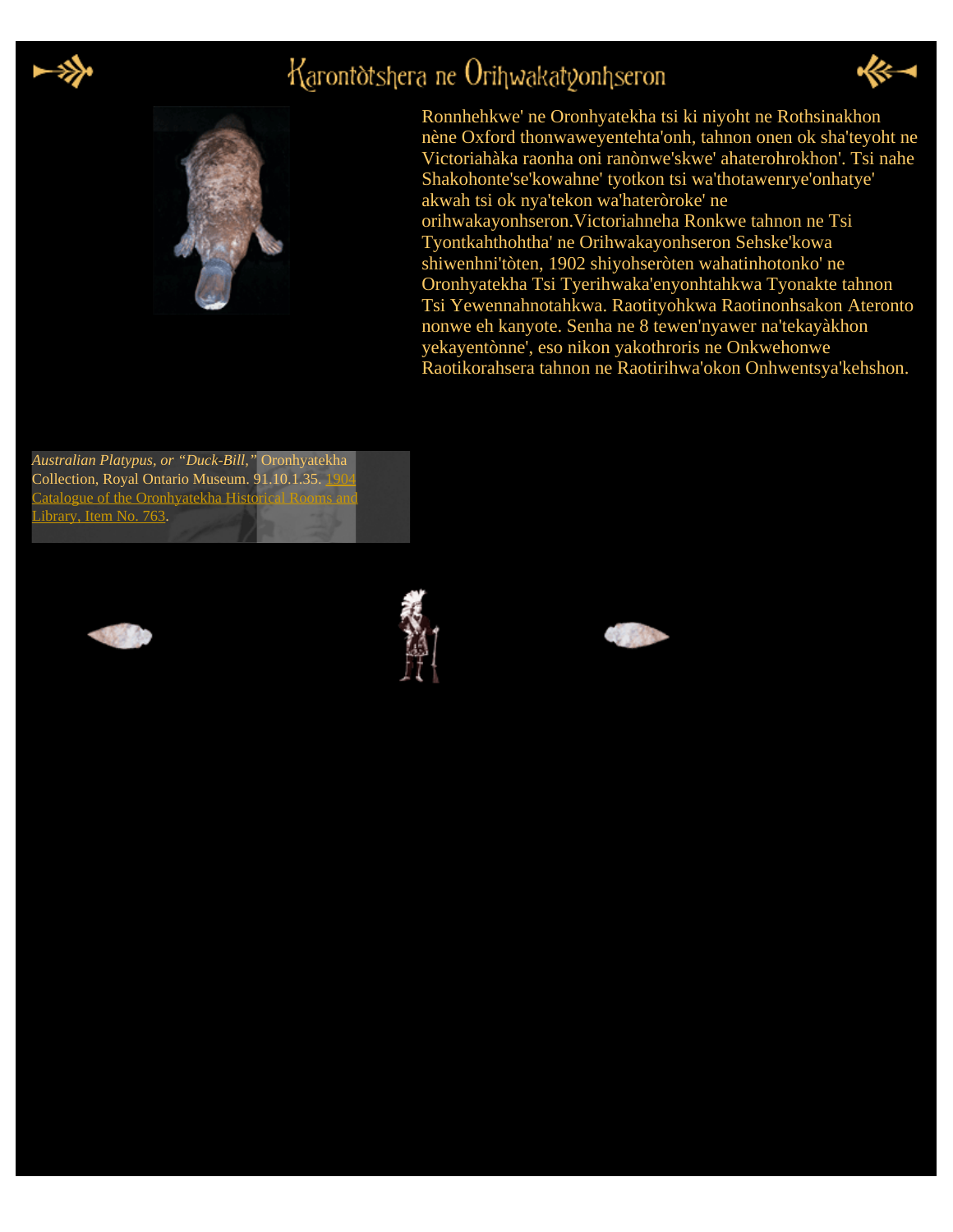

# Kagatare ne Orihwakagon





Tyotkon wa'tho'nikonhrawenrye' ne Raonkwèta tahnon tyotkon ya'tekarìwake tahnon yontya'tarahstahkwahshonha wahorohrokhonhatye' nène wahotina'tonhahse' ne tsi niyoht tsi ronnhe tahnon ne tsi niyoht tsi royo'te. Tyotkonhonwe oni na' ne'e wahohyatonnyonhatye' tahnon wa'thorihstohrarakhonhatye' nène wa'akothrori' tsi ne Kanyen'kehàka oni ne'e ronatyàtaron ne tsi nihotirihòten' ne Victoriahneha. Kiken karahston wathroris ne tsi niyoht tsi wahonnehre' ne Martin Raotihwatsire tsi rononha oni sha'tehotiya'tòten' ne Korahkowàtshera - tsyatkahtho tsi yeyàtare oni ne Kakorahkowa Victoria.

*Martin Family Collage*, ca. 1900. Tom Hill Collection, Woodland Cultural Centre, Brantford, Ontario.





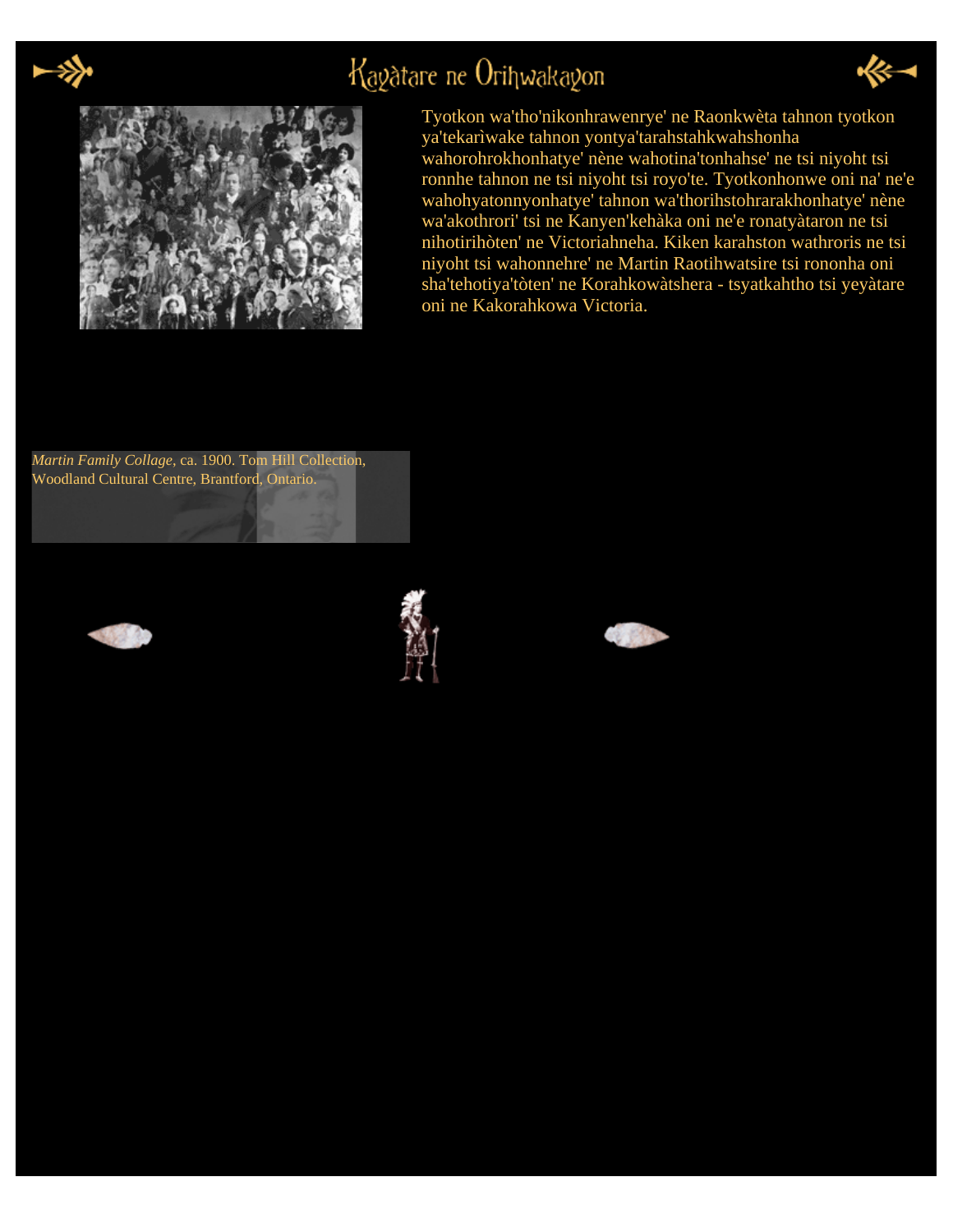

# Tsi nihronnhetsheroten'





Tsi niyoht tsi ronnhe ne Oronhyatekha ne'e shàkat ne ratetsyen'ts akwah nène Oxford thonwaweyentehta'onh, tahnon oni akwah nène rayàtare ne kahwatsirakwe'niyo Kanyen'keha. Ahse'ken eso rohwihstayen tahnon eso ronwanònwe's, ne'e aorìwa tsi rerhehkwe' ahatenonhsonnyanyon' tsi wa'akothrorya'te' ne rohsennowanahton, nek tsi yotkàte ki wahonwaterihwatshenryonkenni' ne tsi niyoht tsi ronnhe.

*At the Pines*. Oil Painting. Ella Claus Estate, Tyendinaga, Ontario





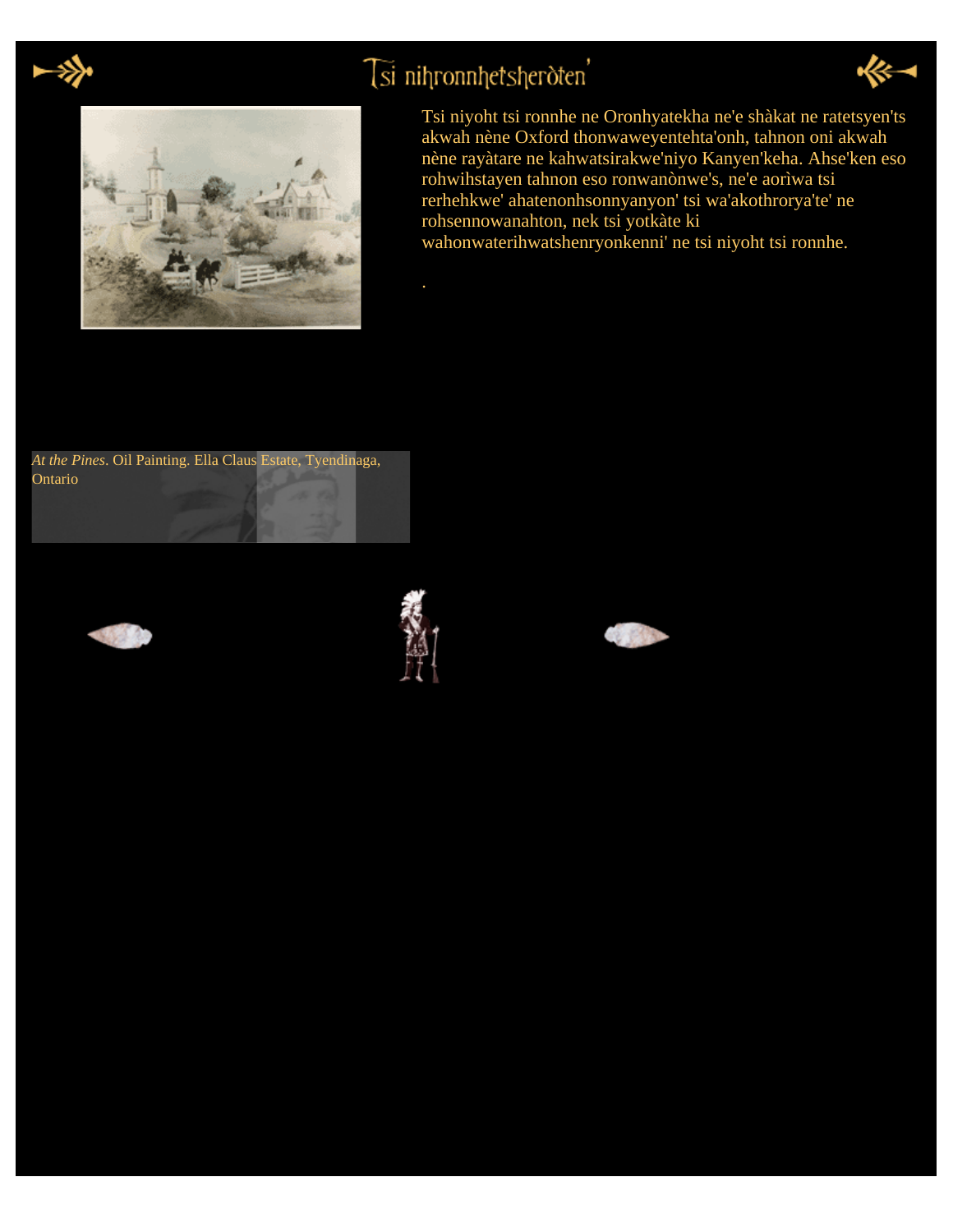

# Kayatare ne Tsi Thatiksa'tateweyentons





1903 shiyohseròten' tsi kawènote, Forrester's Island kana'tonhkwa, tsi Kentèke, kowanen tsi wahanonhsonni' ne Tsi Thatiksa'tateweyèntons, nek yah etho tsi tehohwihstayentahkwe' tho nayawen'ne' aontkontahkwe'. Onen shahrenheye' ne 1907 shiyohseròten' kowanenhne' tsi wahonwaya'tata' ne'e wathrori' tsi raya'takwe'niyohne'. 1908 shiyohseròten' kanhotònne' ne Tsi Thatiksa'tateweyèntons, ne'e tsi 232,000 nikahwihstake shekon ronwatira'karhowih.

*Foresters Orphans' Home, Tyendinaga, Ontario*, ca, 1905. Postcard. Collection of the Woodland Cultural Centre, Brantford, Ontario.





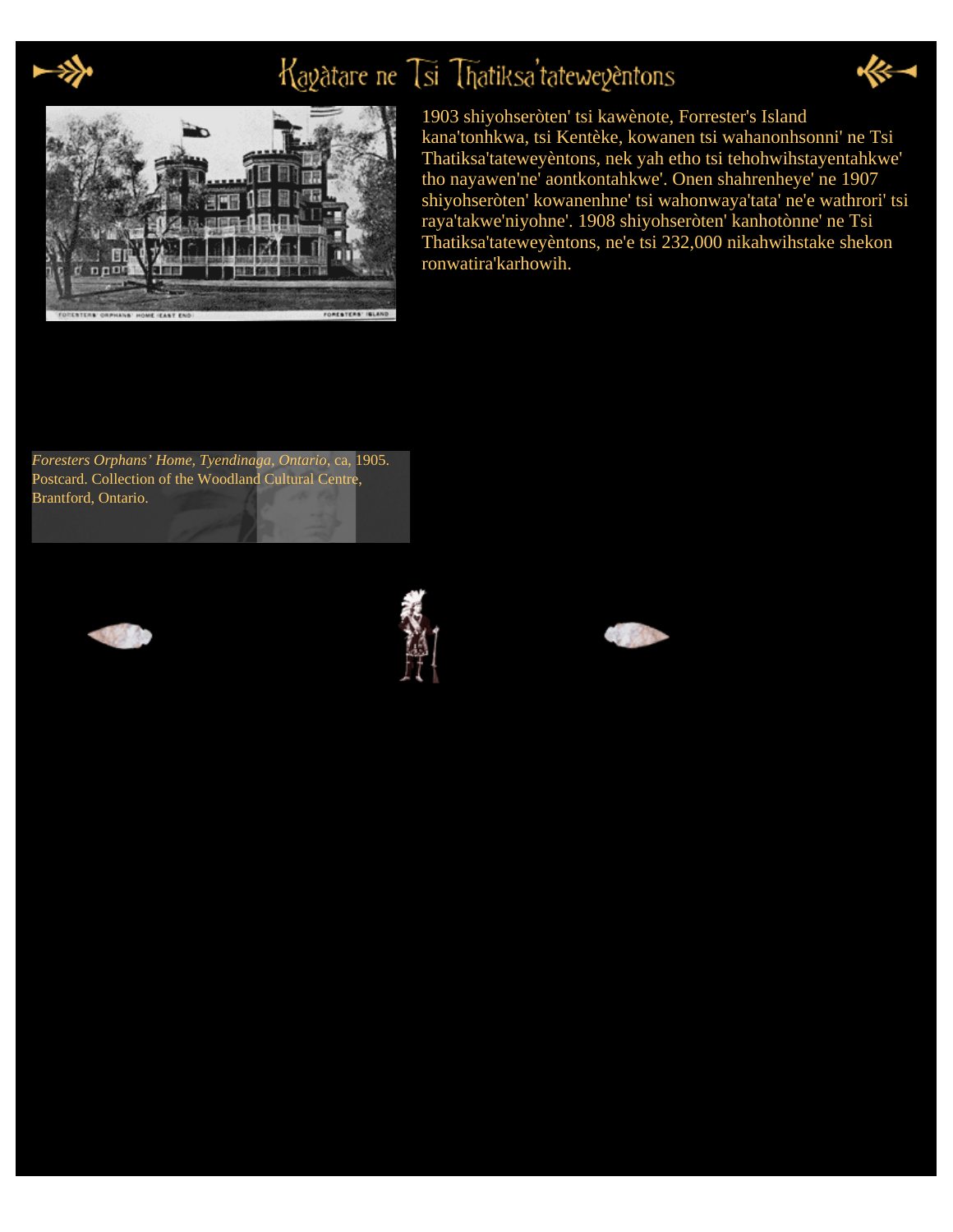

# Yeskakonte kayàte ne' kana'tonnis shihokstenhahkwe'



Tsi nikohsera'kènehs ne 1906 niyore 1907, akwah wahononhwakten' ne Oronhyatekha ne'e tsi wahaweryahsaksen'ne' tahnon oni tehonekwenhsatsikhe'tarahkwe'. Rothsinakhon waharihwakètohte' tsi eren ok nonwe na'tenhatawenrye'. Tsi tyotenhnìto'kte nonkati ne Ennihskha wahahtenti' ne Oronhyatekha, Savannah Georgia nonwe niyahare'. Ranatakaryahsne wa'thata'ne' ne ahikwatho' ne Rakora Theodore Roosevelt. Ahsen shiskare ne Ennihskkowa shiwenhni'tòten', 1907 shiyohseròten' shahatohetste' ne Oronhyatekha. Tsi ensewenhniserateke' akwekon ahsen nikon tekahrihstòraraks ne Ateronto nonwe ohenton na'kahyatonhserati ok nahòten yahatihyaton'.







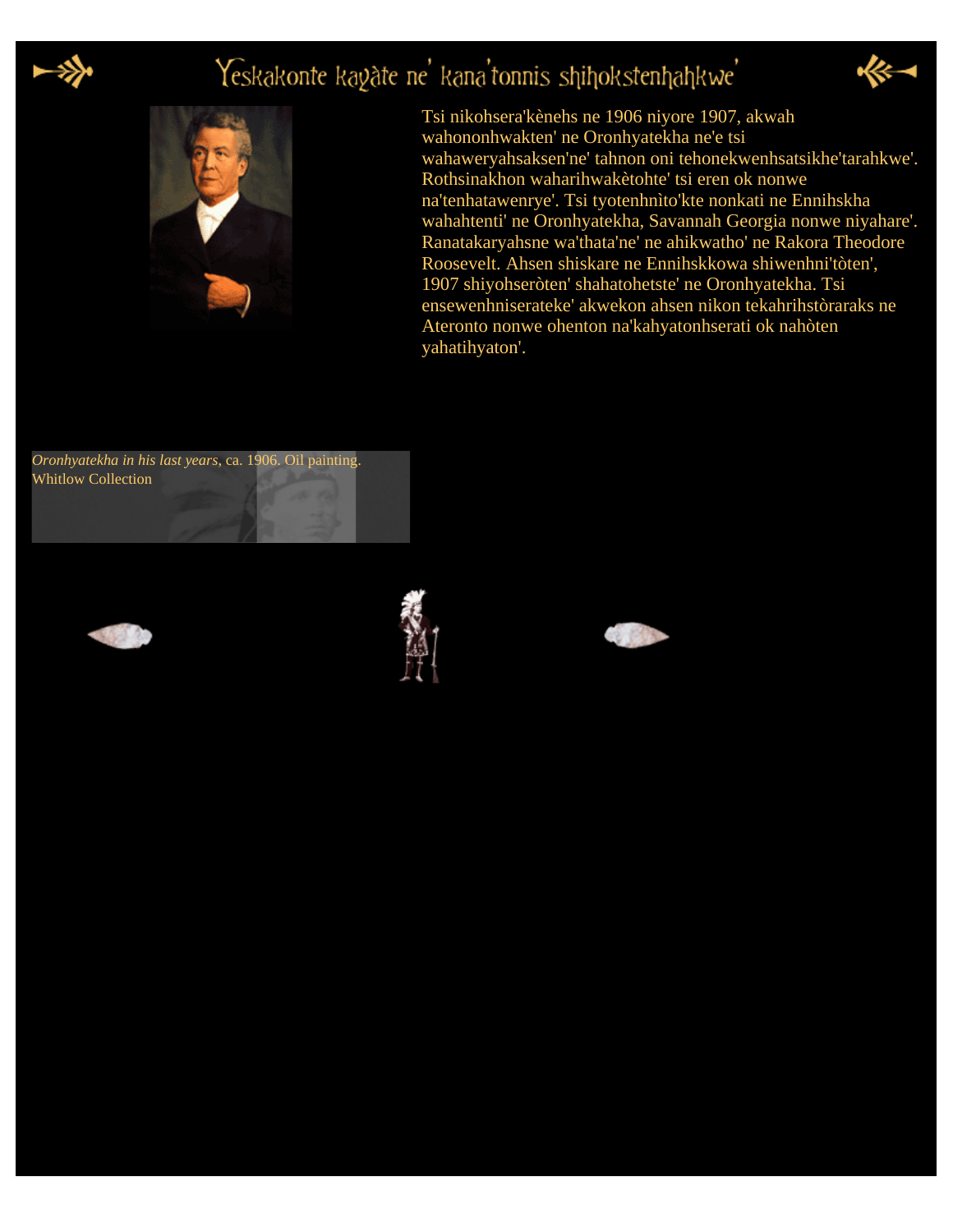

# Tsi Wahonwaga'tata' ne Oronhgatekha





Akwah yorihwanehrakwat ne tsi niyoht tsi wahonwaya'tata' ne Oronhyatekha, akwah nène shàkat tsi niyoht tsi ronnhehkwe'. Tsi Tyontita's Teyo'serehtsheràkah, Ateronto nonwe, wahewe' ne raoyeronta tewenhniserake ohnàken tsi wahrenheye' tahnon onen kowanen tsi wahatinenhronni' nène ratiyàtare ne Ranatakwe'niyo nok oni oya ne Rononkwe'takwe'niyo, tahnon onen akwekon wahonne' Massey Rononhsote nonkati, tahnon eh ki nonwe wahonwaya'tàren'. Oronhyatekha na' ne'e shayàtat ne tohkara nihati, nène yah ne raonhwentsyakwe'niyo teken ne' nonwenton wahonwaya'tata' ne tsi ki ne'e niyoht. Senha ne 10 taosen nihati nène wahonnewe' ne ahonwatatkwennyenhste'. Onwahtsi ok nyare wahonwaya'tata' ne Oronhyatekha tsi Kakorahkowahneha Ononhsatokenhti Kerihstos konwayats, Kenhteha'kàke nonwe, ne'e tsi eh nonwe nihatiya'taten ne raohwatsire. Eh ki kahyatonhkwahere ne' rotatkwennyenhstha ne tsi nihronnhe. Ne'e oni Tsi Nihotirihòten' ne Ratirhàka, Tsi Tkanatahere nonwe, ronwatatkwennyenhstonh oni ne Karòron ne Rononkwehonwe'tsherakwe'niyo.

*Oronhyatekha Funeral Procession*, The Canadian Courier, 16 March 1907, p. 11.